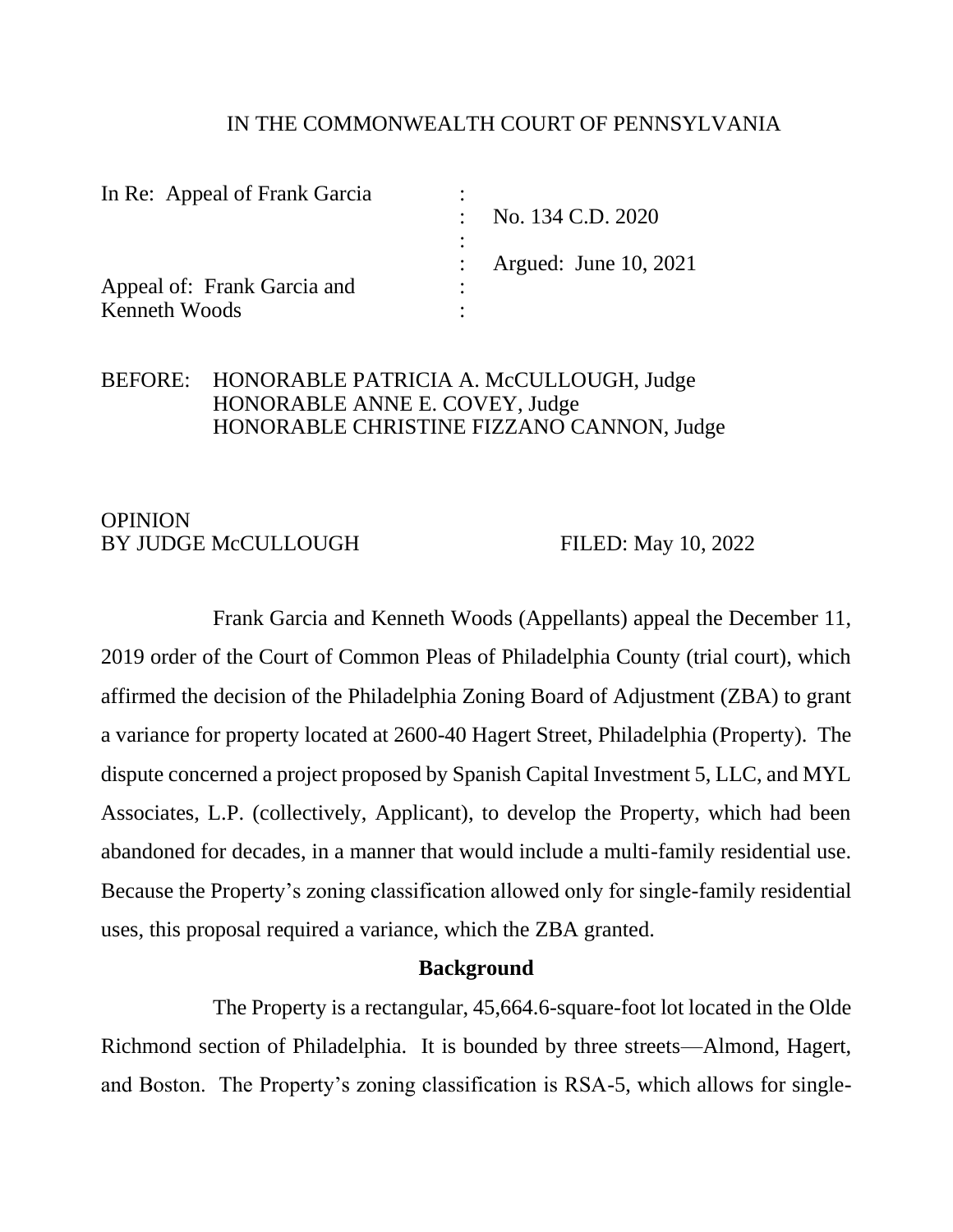family residential use. The Property is abandoned and has been vacant for many years. (Trial Ct. Op. at 1-2; Reproduced Record (R.R.) at 760a-61a.)

Applicant initially filed a zoning/use permit application with the Philadelphia Department of Licenses and Inspections (L&I) in 2018, seeking to create a residential development at the Property. The proposal involved relocating the lot lines on the Property to create three new parcels—Parcels A, B, and C; constructing five, four-story structures for use as 30 residential dwelling units on Parcel A; and constructing 11, four-story structures for use as single-family dwellings on Parcel B. Applicant's proposal required use variances for multi-family household living. On July 31, 2018, L&I issued a Notice of Refusal, which Applicant appealed to the ZBA. On September 13, 2018, and October 18, 2018, Applicant met with the Olde Richmond Civic Association (ORCA) about the project. On September 18, 2018, ORCA submitted a letter of opposition to the project. (Trial Ct. Op. at 2.)

Applicant submitted the project for review by the Civic Design Review (CDR) of the Philadelphia City Planning Commission (PCPC) at PCPC's meetings on October 2, 2018, and November 6, 2018. Following those meetings, PCPC sent a letter to the ZBA stating that it and the CDR supported the project and Applicant's variance requests. However, a Philadelphia City Councilman, Mark Squilla, opposed the project and sent two letters to that effect to the ZBA. *Id.*

Following the refusal from L&I, and in response to Applicant's meetings with ORCA and PCPC, Applicant altered the proposal in an effort to ameliorate some of the concerns that had been expressed by the community. The changes included: (1) a reduction of the building size on Parcel A; (2) a reduction of the total number of residential units by approximately 25%; (3) creation of a pedestrian walkway; (4) an increase in the amount of open area, rear yard depth, and side yard width; and (5) an

2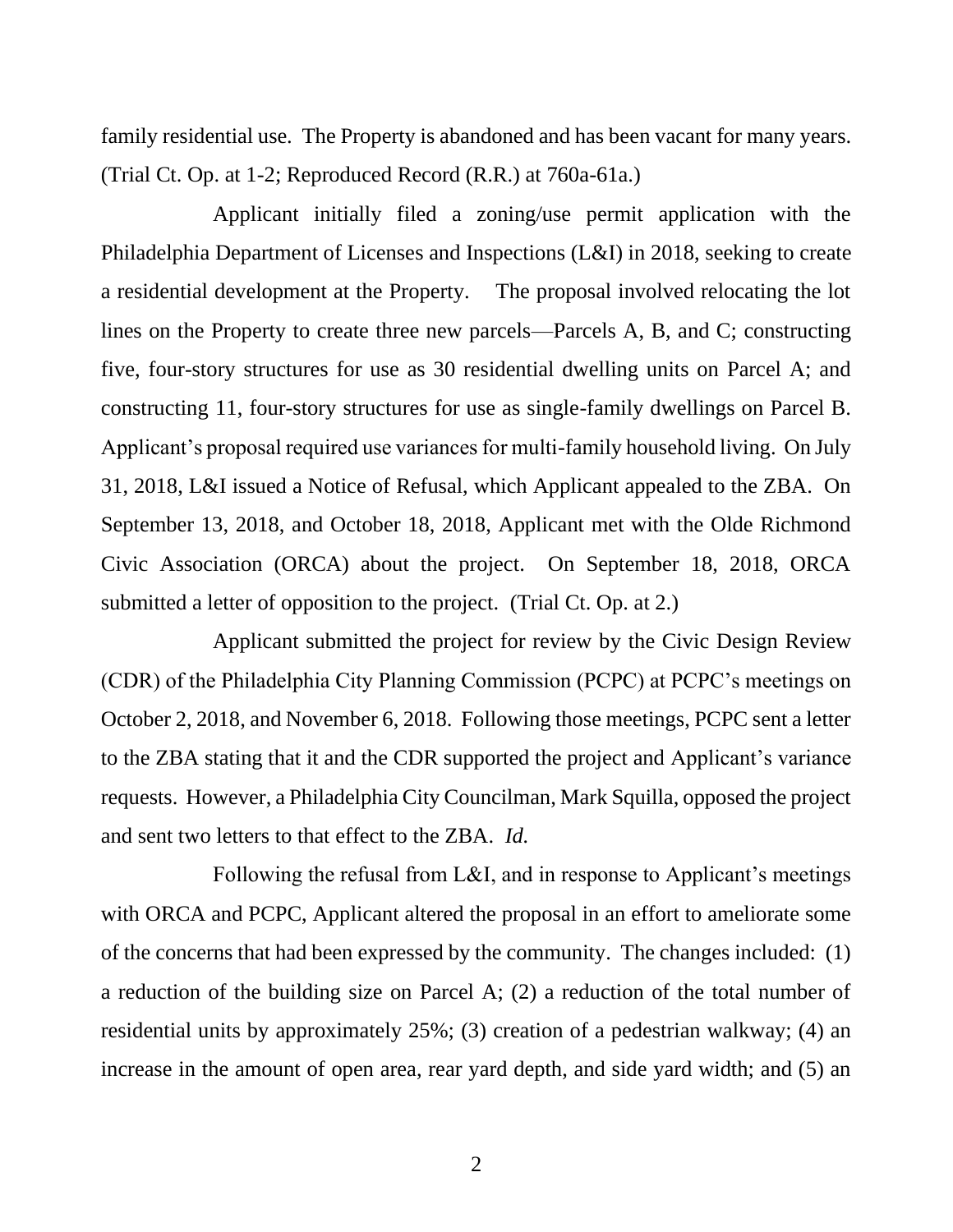increase in the landscaping and incorporation of existing trees (Revised Plan). *Id.* at 3. The Revised Plan called for the erection of 10, four-story, two-family structures (duplexes) on Parcel A, and the erection of 11, four-story structures on Parcel B to be used as single-family dwellings. The Revised Plan thus provided for a total of 31 residential units—a decrease of 10 units from the original proposal.

On December 12, 2018, the ZBA held a hearing on the project to consider Applicant's variance requests. Appellants, who are neighbors of the Property, opposed the development. Applicant's project architect, Rustin Ohler, testified about the Property and the surrounding neighborhood. Ohler testified that Parcels A and B totaled over 24,800 square feet. Although the Property is zoned RSA-5 for singlefamily residences, Ohler noted that the Property is immediately adjacent to the Aramingo commercial corridor, and that it is near other properties that, although technically also zoned RSA-5, contain active commercial or industrial uses. Other neighboring lots, Ohler detailed, contain multi-family residences. With regard to concerns about parking and traffic congestion, Ohler explained that the proposal sought to provide off-street parking, that Applicant was willing to add three more parking spaces if the community agreed to other adjustments to the proposal, and that Applicant was willing to work with city authorities to improve existing traffic conditions. Ohler additionally noted that, if the Property was developed by-right to include only singlefamily residences, there would be no requirement that Applicant provide any off-street parking at all, which would increase congestion. (ZBA Findings of Fact (FOF) ¶¶10- 19; R.R. at 2a-4a.)

Also testifying on behalf of Applicant was a representative of Spanish Capital Investment 5, LLC, Keith Casey. Casey explained that, if Applicant's development proposal was approved, Applicant would use corners of Parcel C to create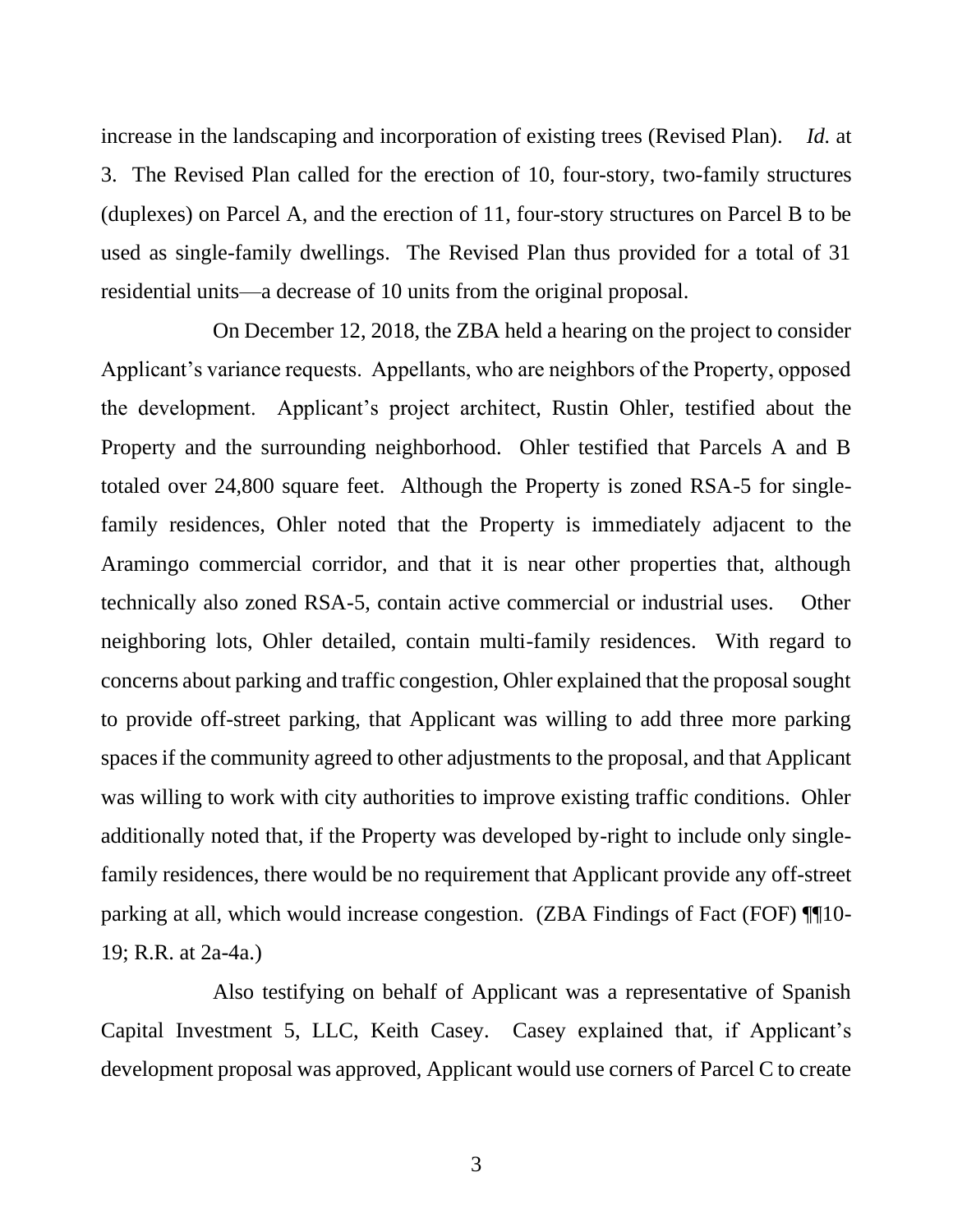a pocket park and community garden and grant either an easement or a lease for the community's use. This arrangement would apply during the duration of a neighboring property's lease of parking spaces on that Parcel, after which time a permanent easement could be granted to the community. (FOF ¶18.)

Multiple area neighbors appeared and testified in opposition to Applicant's proposal, expressing concerns with the size, density, and multi-family use of the Property, as well as traffic congestion and parking problems. Jennifer Bazydlo, Esq., a neighborhood resident and attorney (and counsel for Appellants in this appeal), testified and argued in opposition, contending that Applicant had not demonstrated sufficient hardship to justify a variance, that the Property could be developed in a byright (single-family) manner, and that the proposal did not represent the minimum modification necessary to accommodate any hardship. Attorney Bazydlo asserted that the proposal was out-of-character with the neighborhood. She further contended that there were unpaid property taxes on the Property, and that under the applicable ordinance, a variance may not be granted until such taxes were paid. (FOF ¶¶26-28.)

ORCA Board Member and Zoning Head Christopher Sawyer represented ORCA at the hearing and voiced community opposition to the project. Sawyer emphasized that he was involved in the PCPC zoning remapping process, and that they had considered the best use for the Property, given that it had sat fallow and vacant since approximately 1980, and determined that zoning RSA-5 for single-family residences was appropriate. Sawyer expressed particular concern with the traffic congestion issues that he expected would follow from Applicant's proposal. On crossexamination, Sawyer acknowledged that there are properties surrounding the Property that are zoned for commercial uses, and he agreed that many of the neighboring properties zoned for single-family use have been legalized or used as multi-family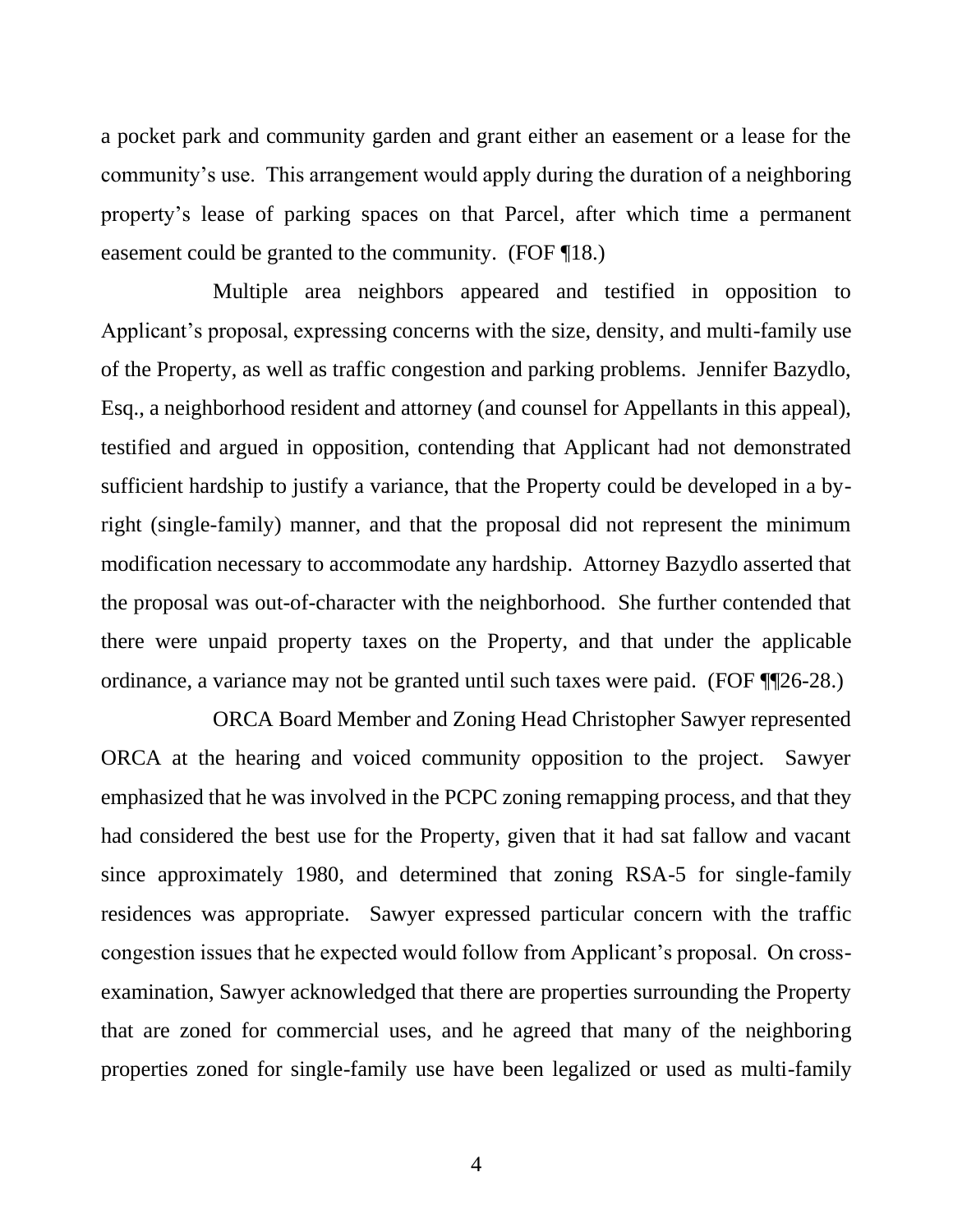dwellings. Sawyer also acknowledged that PCPC voted in favor of approving Applicant's development proposal and variance requests. (FOF ¶¶29-32.)

In closing, Applicant's counsel, David Orphanides, Esq., emphasized that the project included off-street parking designed to reduce traffic impact, and that Applicant had made revisions in response to community feedback, but nothing was deemed acceptable. Attorney Orphanides noted that the project had been reduced to include only single-family residences and duplexes, and argued that the commercial and industrial uses directly adjacent to the Property would compromise the marketability of single-family residences. Thus, Attorney Orphanides suggested, the variance requested was *de minimis*. Attorney Orphanides argued that complying with the RSA-5 zoning classification presented a hardship because the size and dimensions of the lot would not allow it to be broken up into exclusively single-family residences in a way that would allow for the provision of off-street parking while still making the project economically viable. (FOF ¶¶33-35.)

After the December 12, 2018 hearing, the ZBA delayed its vote pending further negotiations between Applicant and ORCA. Those negotiations failed to yield an acceptable compromise. On February 6, 2019, the ZBA held another hearing and received additional testimony and evidence. At that hearing, Applicant presented evidence regarding its attempt to cooperate with ORCA, and detailed the reduced financial viability of any further departures from the Revised Plan. On March 20, 2019, the ZBA voted unanimously to grant Applicant's requested use variance, allowing multi-family household living on Parcels A and B.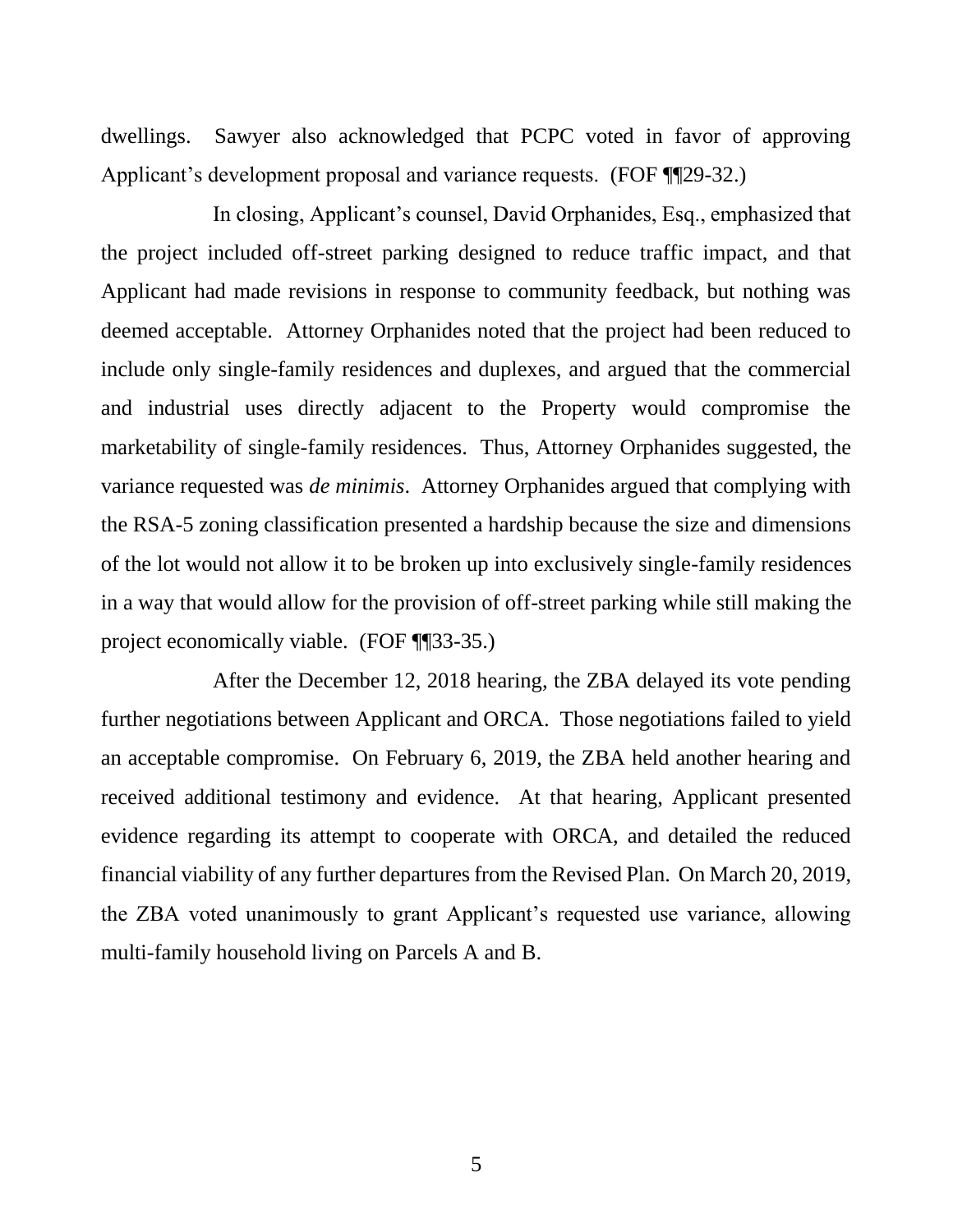In its conclusions of law, the ZBA related the requirements for approval

of a variance under the Philadelphia Zoning Code (Zoning Code or Philadelphia

Zoning Code):<sup>1</sup>

(a) that denial of the variance would result in unnecessary hardship;

(b) that applicant did not create the unnecessary hardship supporting grant of the variance;

(c) that the requested variance is the minimum variance necessary to afford relief and the least modification possible of the regulation in issue;

(d) that grant of the variance will be in harmony with the spirit and purpose of the Zoning Code;

(e) that grant of the variance will not substantially increase congestion in the public streets, increase the danger of fire or otherwise endanger the public health, safety or general welfare;

(f) that grant of the variance will not substantially or permanently injure the appropriate use of adjacent conforming property or impair an adequate supply of light and air to adjacent conforming property;

(g) that grant of the variance will not adversely affect transportation or unduly burden water, sewer, school, park, or other public facilities;

(h) that grant of the variance will not adversely and substantially affect the implementation of any adopted plan for the area where the property is located; and

(i) that grant of the variance will not create significant environmental damage or increase the risk of flooding, either during or after construction.

(ZBA Conclusions of Law (COL) ¶4 (citing Philadelphia Zoning Code §14-  $303(8)(e)(.1))$ .

<sup>&</sup>lt;sup>1</sup> Phila., Pa. Zoning Code (2012), available at https://codelibrary.amlegal.com/codes/philadelphia/latest/philadelphia\_pa/0-0-0-203439 (last visited May 9, 2022).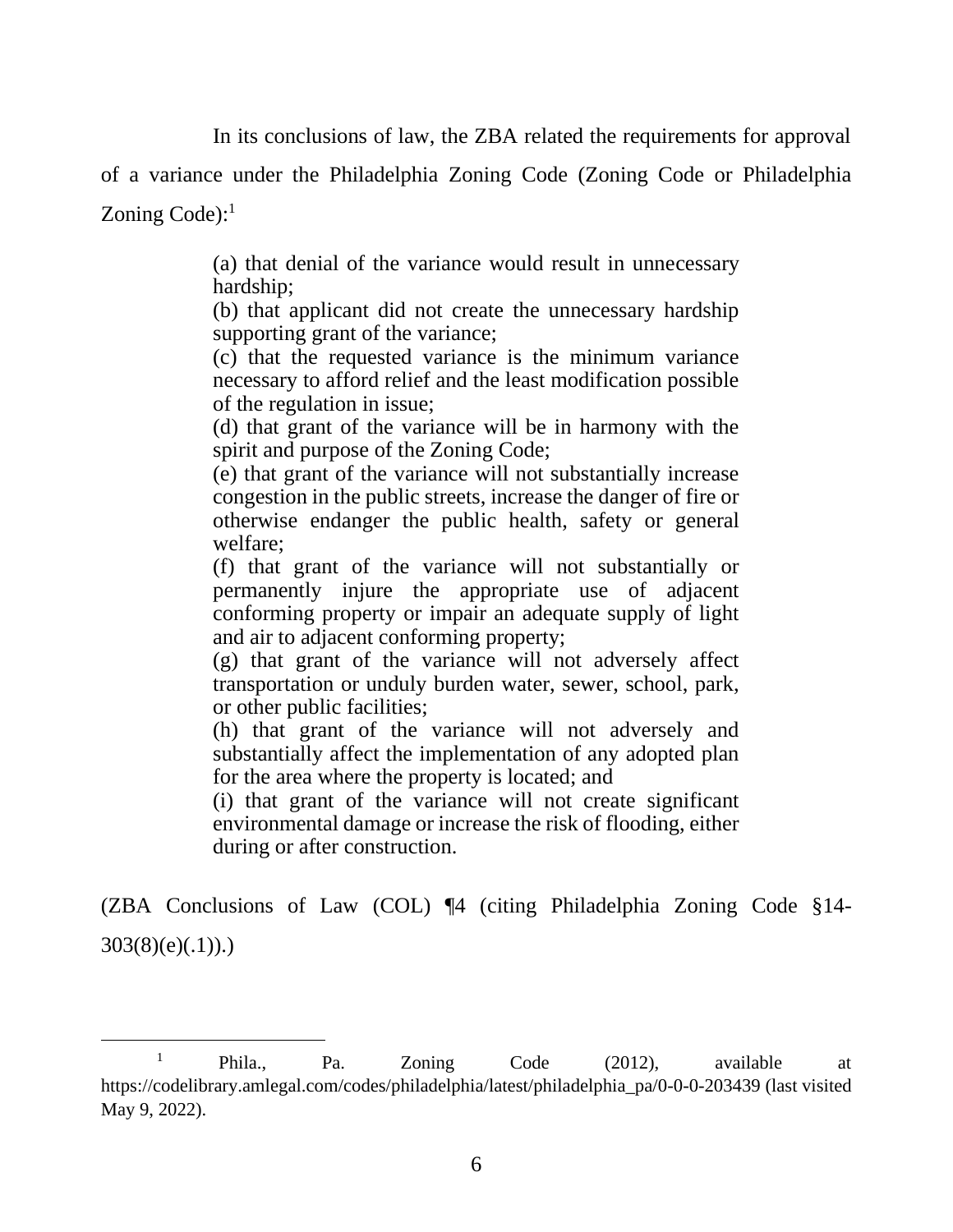The determination of "unnecessary hardship," moreover, requires all of the following findings:

> (a) that there are unique physical circumstances or conditions . . . peculiar to the property, and that the unnecessary hardship is due to such conditions . . . .

> (b) that because of those physical circumstances or conditions, there is no possibility that the property can be used in strict conformity with . . . this [Z]oning [C]ode, and that authorization of a variance is therefore necessary to enable the viable economic use of the property;

> (c) that the use variance, if granted, will not alter the essential character of the neighborhood . . . nor substantially or permanently impair the appropriate use or development of adjacent property, nor be detrimental to the public welfare; and

> (d) that the hardship cannot be cured by the grant of a dimensional variance.

(COL ¶5 (citing Philadelphia Zoning Code §14-303(8)(e)(.2)).)<sup>2</sup>

With regard to hardship, the ZBA concluded that the "Property is a large consolidated lot with three street frontages, surrounded almost exclusively by commercial and industrial uses." (COL ¶10.) The Property, the ZBA noted, "has remained vacant and blighted the neighborhood for decades, but Applicant now seeks to develop it as a mix of single-family homes and duplex condominiums." *Id.* Finding that the size and dimensions of the Property established a sufficient hardship, the ZBA also concluded that this hardship was not self-imposed, that the requested variances were the minimum necessary to afford relief, and that the development would not be detrimental to public health, safety, or welfare. (COL ¶12.) With regard to the

<sup>&</sup>lt;sup>2</sup> These requirements for the establishment of entitlement to a variance and for the determination of unnecessary hardship echo those set forth in the Pennsylvania Municipalities Planning Code (MPC), Act of July 31, 1968, P.L. 805, *as amended*, 53 P.S. §§ 10101-11202. *See*  section 910.2(a) of the MPC, added by the Act of December 21, 1988, P.L. 1329, 53 P.S. § 10910.2(a).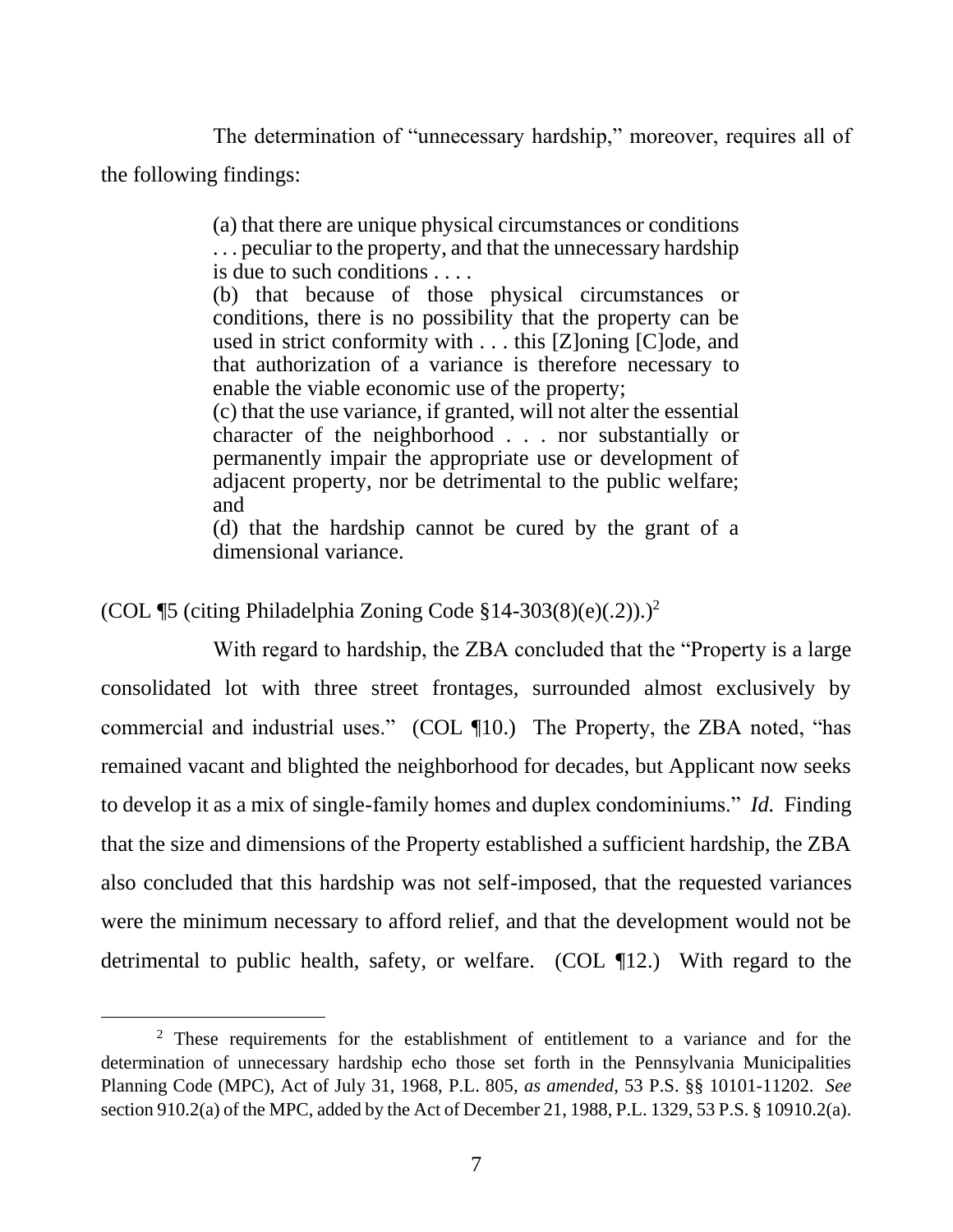minimum-necessary criterion, the ZBA noted that roughly half of the project would be single-family dwellings as permitted in the RSA-5 zoning district, and that Applicant had revised the plans multiple times to comply with all applicable dimensional requirements and to reduce the number, density, and type of units as part of the PCPC review process, resulting in PCPC's support for the project. (COL ¶13.) In that vein, the ZBA noted that Applicant had undertaken extensive good faith efforts to engage with the community to resolve concerns with the proposal, despite ORCA's continued opposition. (COL ¶14.) The ZBA finally concluded that the project was consistent with the Philadelphia Zoning Code's purpose and would not adversely impact public health, safety, or welfare, "including considerations of traffic, light and air, public facilities, or the environment." (COL ¶15.) Accordingly, the ZBA determined that the requested variances were properly granted.

On April 1, 2019, Appellants filed an appeal of the ZBA's Notice of Decision to the trial court. The trial court recognized that its review was limited to a determination of whether constitutional rights had been violated, an error of law had been committed, or findings of fact necessary to support the adjudication were not supported by substantial evidence. (Trial Ct. Op. at 5 (citing 2 Pa.C.S. §754(b); *Lewis v. Civil Service Commission*, 542 A.2d 519, 522 (Pa. 1988)).) Substantial evidence, the trial court correctly noted, is relevant evidence that a reasonable mind might accept as adequate to support a conclusion. *Id.* (citing *Valley View Civic Association v. Zoning Board of Adjustment*, 462 A.2d 637, 640 (Pa. 1983)). In reviewing the ZBA's determination, the trial court related, a court must not substitute its judgment for that of the ZBA, and it may reverse only if the ZBA's findings are totally without support in the record. *Id.* (citing *Marshall v. City of Philadelphia*, 97 A.3d 323, 331 (Pa. 2014); *Republic Steel Corporation v. Workmen's Compensation Appeal Board*, 421 A.2d 1060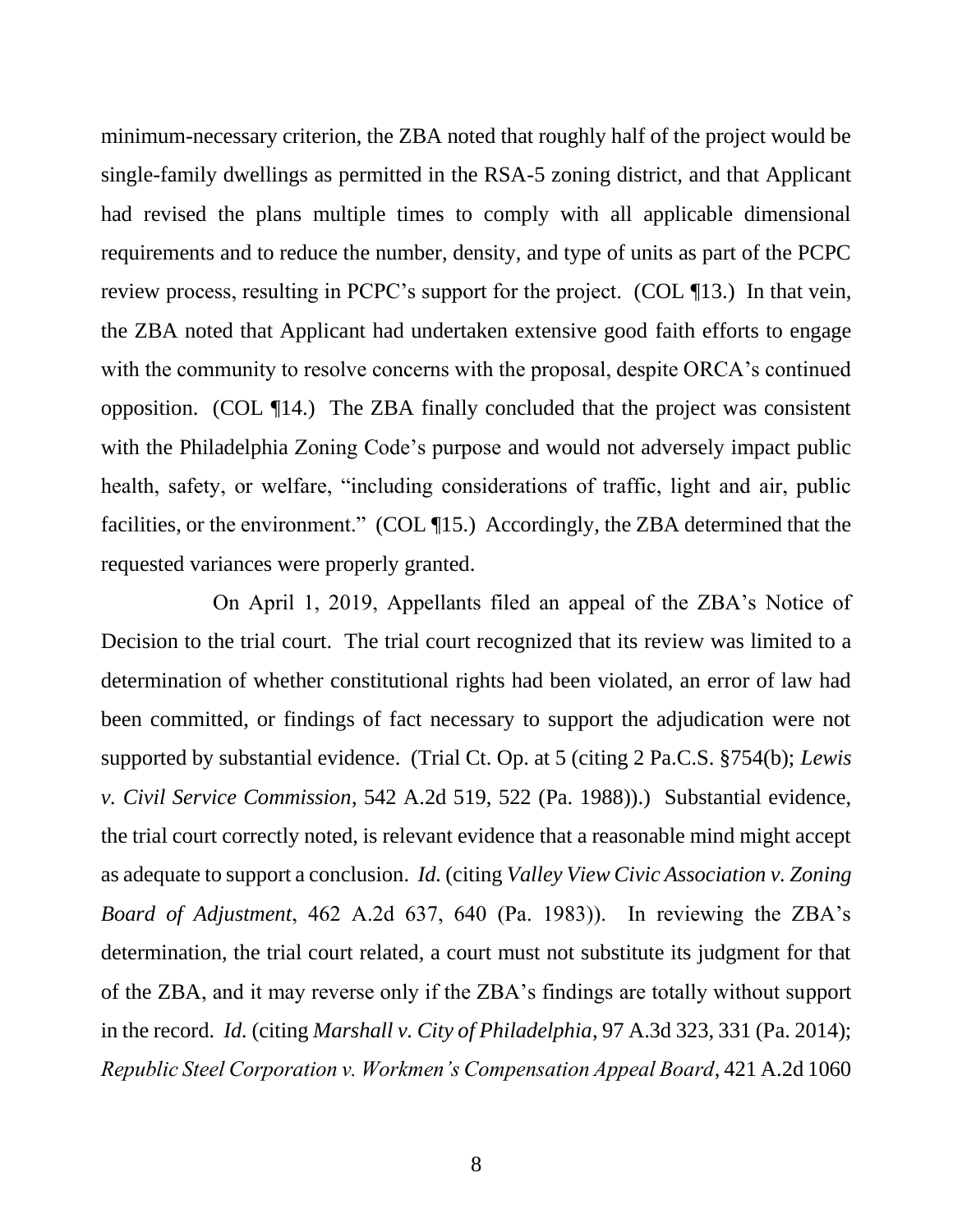(Pa. 1980)). The ZBA is the sole judge of the credibility of witnesses and the weight afforded to evidence, and, assuming the existence of substantial evidence, a reviewing court is bound by the ZBA's findings that result from resolutions of credibility and conflicting testimony. *Id.* (citing *Macioce v. Zoning Hearing Board of the Borough of Baldwin*, 850 A.2d 882 (Pa. Cmwlth. 2004); *Manayunk Neighborhood Council v. Zoning Board of Adjustment of the City of Philadelphia*, 815 A.2d 652 (Pa. Cmwlth. 2002)).

Although the trial court, like the ZBA, listed the criteria for a variance within the Philadelphia Zoning Code, it noted that our Supreme Court has, in its words, "boiled down" the criteria into three requirements: "(1) unique hardship to the property; (2) no adverse effect on the public health, safety or general welfare; and (3) . . . the minimum variance that will afford relief at the least modification possible." *Id.* at 8 (quoting *East Torresdale Civic Association v. Zoning Board of Adjustment of Philadelphia County*, 639 A.2d 446, 447 (Pa. 1994)). After review of the record and the parties' briefs and oral argument, the trial court concluded that the ZBA did not err in determining that the Property possessed a unique hardship; that the hardship was not self-created; that the variance would not adversely affect public health, safety, or welfare; and that the variances were the minimum necessary to afford relief.

Unnecessary hardship, the trial court noted, may be created by "unique physical circumstances or conditions (such as irregularity, narrowness, or shallowness of lot size or shape, or exceptional topographical or other physical conditions) peculiar to the property." *Id.* at 9 (quoting Philadelphia Zoning Code §14-303(e)(.2)(.a)). Moreover, the Supreme Court has made clear that, "[i]n establishing hardship, an applicant for a variance is not required to show that the property at issue is valueless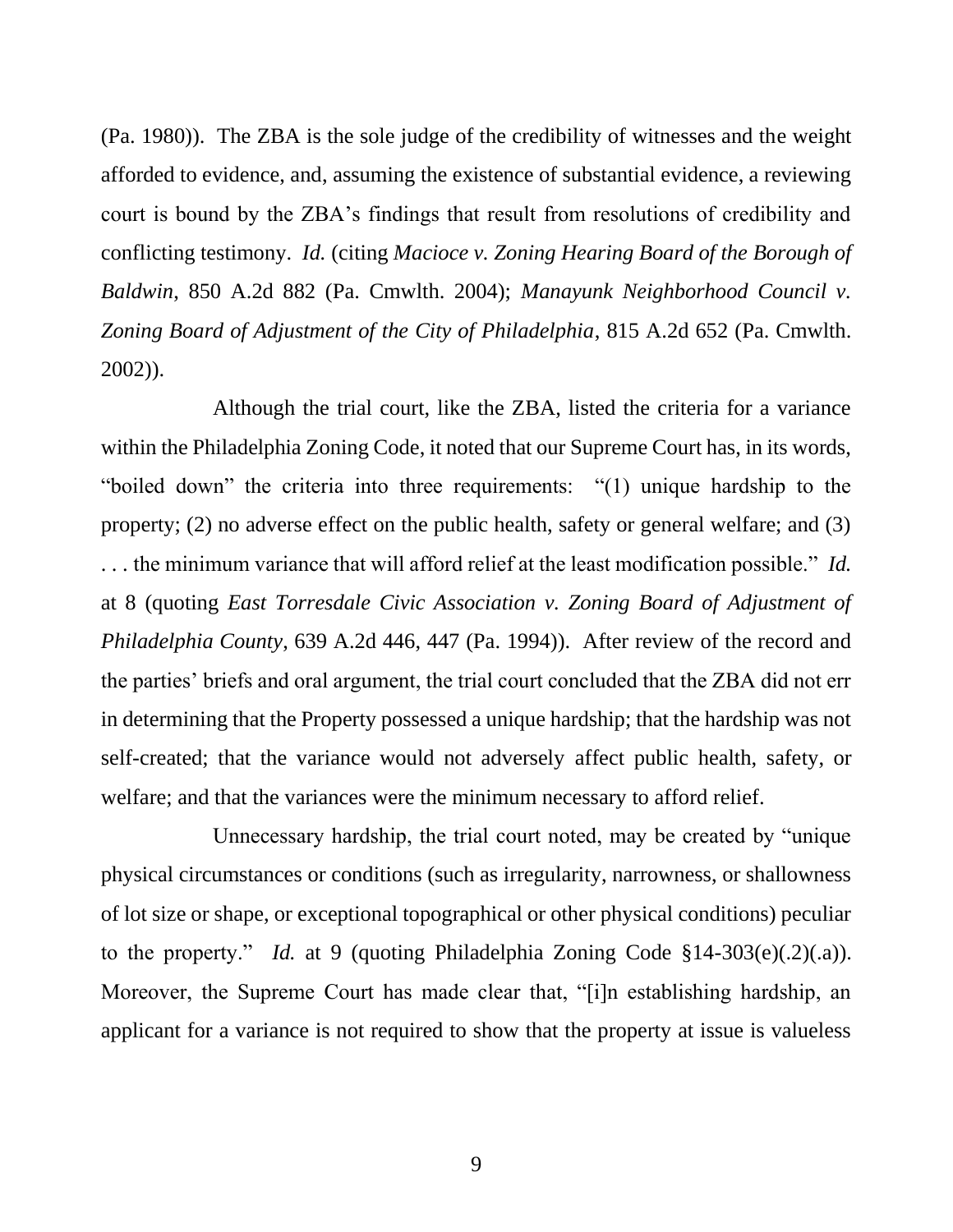without the variance or that the property cannot be used for any permitted purpose." *Id.* (quoting *Marshall*, 97 A.3d at 395).

The trial court agreed with the ZBA that "the physical shape, size and character of the . . . Property qualifies as a unique hardship" under both [s]ection 14- 303 of the Philadelphia Zoning Code and governing precedent. *Id.* The Property "is a 45,664.6[-]square[-]foot vacant lot, with three (3) separate street frontages, in a neighborhood that has a zoning classification that allows for single-family residential use (RSA-5)." *Id.* at 10. The trial court reasoned that the "fact that the property has sat unused and vacant for decades would seem to indicate that the [P]roperty possesses a unique hardship that forestalls proper development." *Id.* Evidence of the hardship in developing the Property with single-family residences only, the court observed, was presented in the form of testimony from Applicant's architect, Rustin Ohler. Due to the unique size and street frontage, Ohler testified, a by-right option would result in 16 single-family homes each 70 feet deep. *Id.* (citing December 12, 2018<sup>3</sup> Hearing Transcript (12/12/2018 Hr'g Tr.) at 23). Moreover, Applicant provided uncontroverted evidence that the Property "sits in an area that is a mix of industrial, commercial, multifamily and single-family uses." *Id.* (citing 12/12/2018 Hr'g Tr. at 31). Finally, the trial court reiterated the ZBA's observation that the Property had been vacant and blighted the neighborhood for decades. *Id.* The trial court thus found adequate support in the record for the ZBA's determination that the Property suffered from a unique hardship in the RSA-5 district due to its "unique size, shape, configuration and surroundings." *Id.* at 11. The hardship, moreover, was not self-created, because these features existed at the time that Applicant purchased the Property.

 $3$  For the referenced portion of Ohler's testimony, the trial court incorrectly cited the transcript from the February 6, 2019 hearing. The cited testimony appears in the transcript from the December 12, 2018 hearing.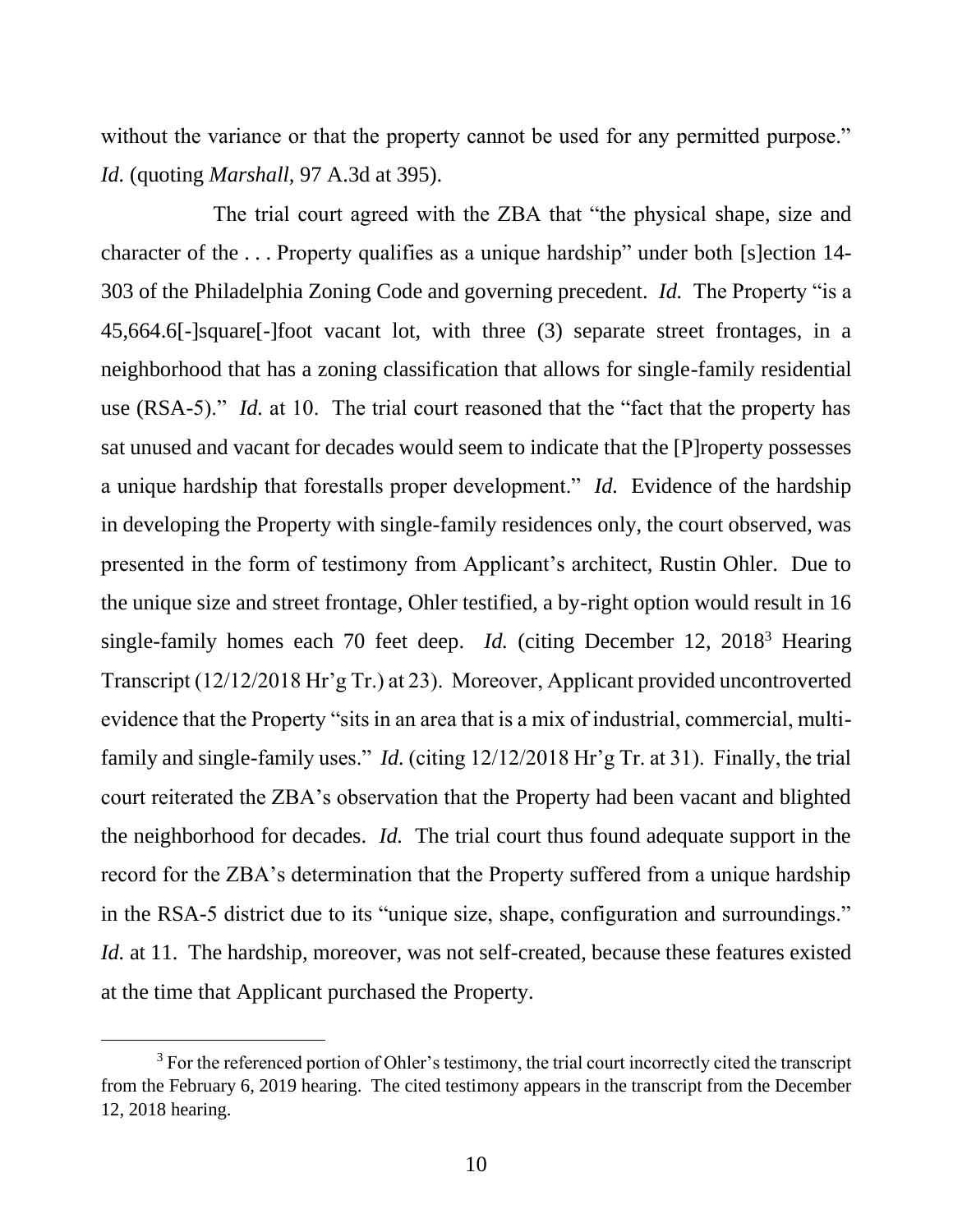The trial court further found sufficient support for the ZBA's determination that the variances granted were the minimum necessary to afford relief to Applicant. The evidence of record demonstrated that the Revised Plan reflected a substantial reduction in scope from the original proposal, reducing the proposed development to half single-family residences and half duplexes. *Id.* at 12. Applicant, further, revised the plans multiple times to comply with all applicable dimensional requirements and to reduce the number and type of units, which allowed it to gain the support of PCPC. *Id.*

Finally, the trial court found no error in the ZBA's determination that the variances would not detrimentally impact public health, safety, or welfare. Applicant presented ample evidence to that effect, and "worked extensively with community groups, even cutting into the financial lucrativeness of the venture, so as to ensure that the [project] would not negatively impact the surrounding community." *Id.* In support, the trial court cited Applicant's modification of the plans to accommodate parking concerns, its commission of a traffic study and pledge to improve existing traffic conditions, and its reduction of the building size on Parcel A and reduction of the total residential units by 25%. *Id*. at 12-13. Moreover, the trial court opined that the project was more contextually appropriate for the neighborhood than the existing auto repair and warehouse uses that were adjacent to it. As the sole arbiter of credibility, the trial court reasoned, it was within the ZBA's authority to conclude that Applicant's "good[- ]faith negotiations, [and] expert traffic, and expert safety analysis constituted substantial evidence that the [project] will not endanger the public health, safety, or general welfare." *Id.* at 13.

Thus, the trial court found that the ZBA's decision to grant the requested variance was supported by substantial evidence. The trial court did not address

11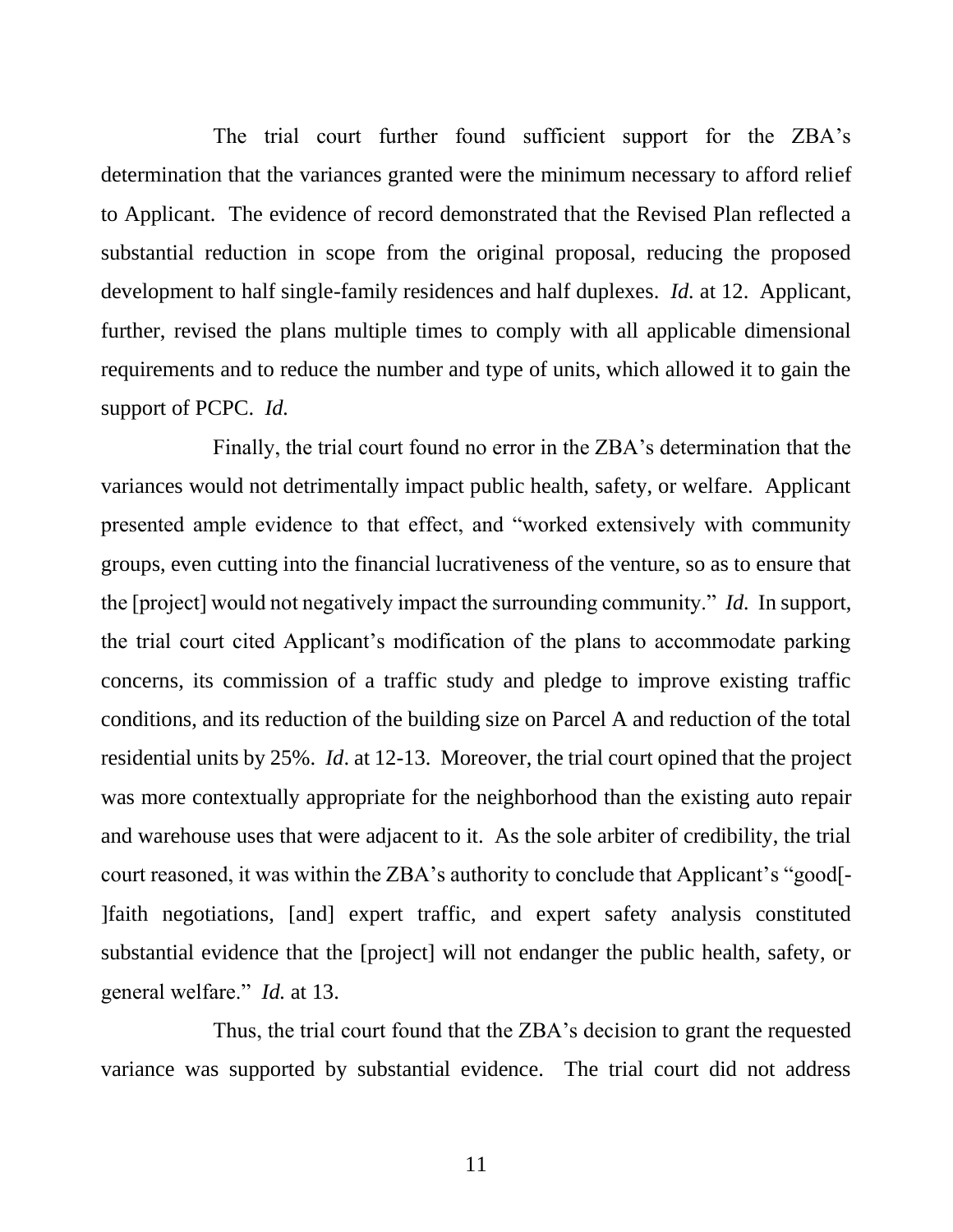Appellants' argument concerning unpaid property taxes, which Appellants raised in their Pa.R.A.P. 1925(b) statement, and have pursued on appeal to this Court.

Appellants present three issues to this Court. $4$  They contend (1) that Applicant failed to present substantial evidence of hardship; (2) that the proposed variance was not the minimum variance necessary to afford relief; and (3) that the variance should not have been granted because over \$50,000 in property taxes were due on the Property.

#### **Arguments**

Appellants principally take issue with the ZBA's assessment of hardship—that the Property is "a large consolidate<sup>[d]</sup> lot with three street frontages, surrounded almost exclusively by commercial and industrial uses" and that the Property "has remained vacant and blighted the neighborhood for decades, but Applicant now seeks to develop it as a mix of single-family and duplex condominiums." (Appellants' Br. at 13 (quoting COL ¶10).) Appellants assert that the evidence showed that over 16 residential units are adjacent to the Property, so it is not "surrounded almost exclusively" by commercial and industrial uses. *Id.*

*Marshall*, 97 A.3d at 331 (citations modified).

<sup>4</sup> Under our standard of review:

<sup>[</sup>W]hen, as here, the trial court did not take any additional evidence, an appellate court is limited to determining whether the zoning board committed an abuse of discretion or an error of law in rendering its decision. *Township of Exeter v. Zoning Hearing Board*, 962 A.2d 653, 659 (Pa. 2009); *Noah's Ark Christian Child Care Center, Inc. v. Zoning Hearing Board of West Mifflin*, 880 A.2d 596, 596 (Pa. 2005), *per curiam* (citing *Valley View*, 462 A.2d at 639). We may conclude that the zoning board abused its discretion only if its findings are not supported by substantial evidence, which we have defined as "relevant evidence which a reasonable mind would accept as adequate to support the conclusion reached." *Exeter*, 962 A.2d at 659; *see also Valley View*, 462 A.2d at 640, 642 (same). An appellate court errs when it substitutes its judgment on the merits for that of a zoning board. *East Torresdale*, 639 A.2d at 448.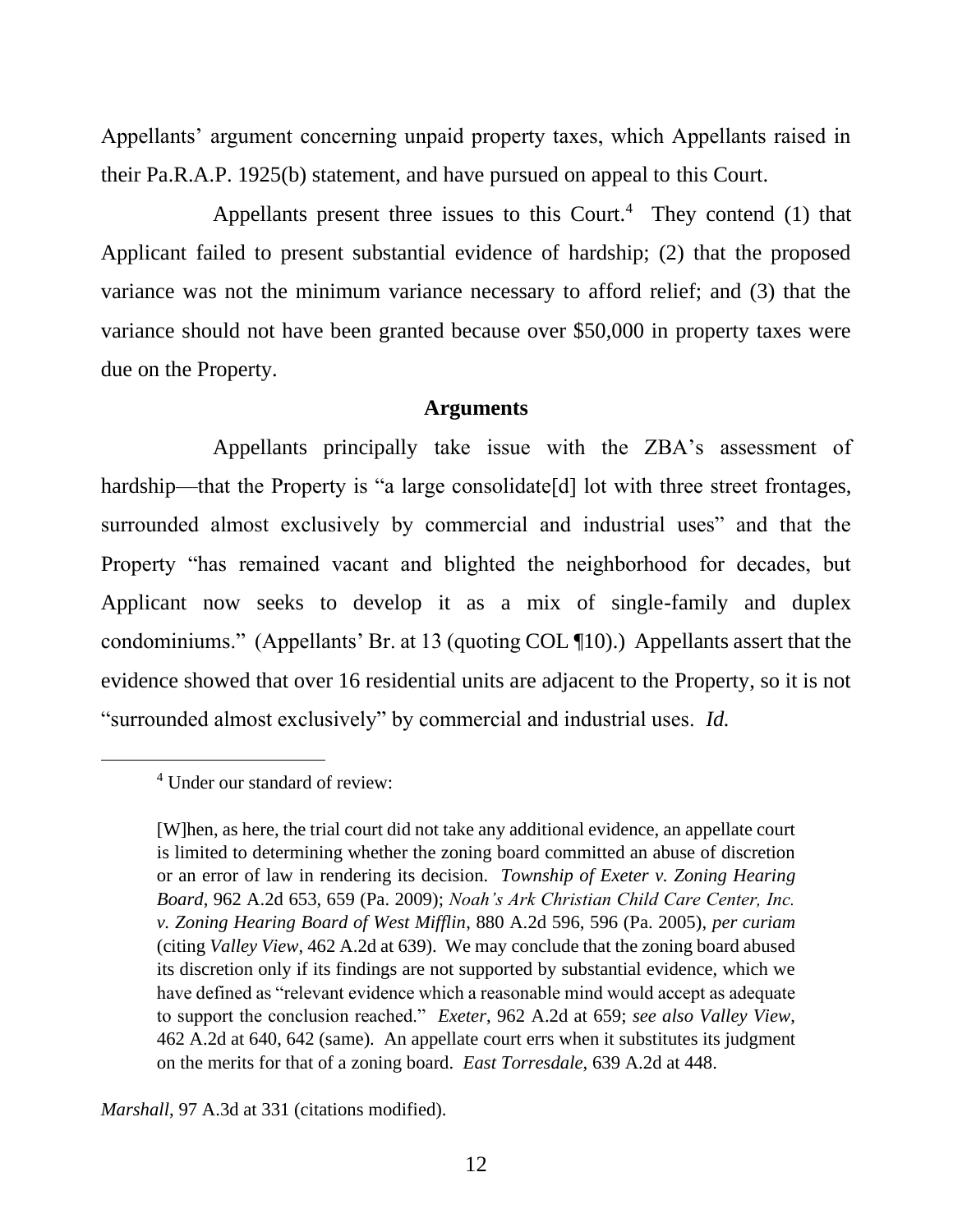Appellants quote the Philadelphia Zoning Code's requirement that hardship be established by a finding that there is "no possibility that the property can be used in strict conformity with the provisions of this Zoning Code and that the authorization of a variance is therefore necessary to enable the viable economic use of the property." *Id.* at 14 (quoting Philadelphia Zoning Code  $$14-303(8)(e)(.2)(.b)$ ). Appellants assert that Applicant failed to present evidence demonstrating that compliance with the RSA-5 zoning designation was impossible. Appellants acknowledge that the Property is located near commercial corridors and industrial uses, but they maintain that this does not justify the finding that building only single-family homes would present a hardship. Appellants contend that Applicant offered no substantial evidence regarding the marketability of single-family homes that would face the nearby commercial and industrial buildings, aside from the statements of Applicant's counsel. Although Applicant asserted that an exclusively single-family development would present a financial hardship, Appellants argue that Applicant failed to provide a financial evaluation to that effect, and that Applicant did not consider the financial viability of obtaining dimensional variances to build smaller single-family homes, rather than duplexes.

Appellants further note that the hardship requirements demand a showing that the variance will "not alter the essential character of the neighborhood . . . nor be detrimental to public welfare." *Id.* at 16 (quoting Philadelphia Zoning Code §14-  $303(8)(e)(.2)(.c)$ . Appellants argue that the project will negatively impact public safety because it includes a driveway for off-street parking accessible from Almond Street, which is a narrow, two-way street with no traffic controls and fast-moving traffic. Appellants acknowledge that Applicant commissioned a traffic study that found that no problems were likely, but Appellants note that the traffic study did not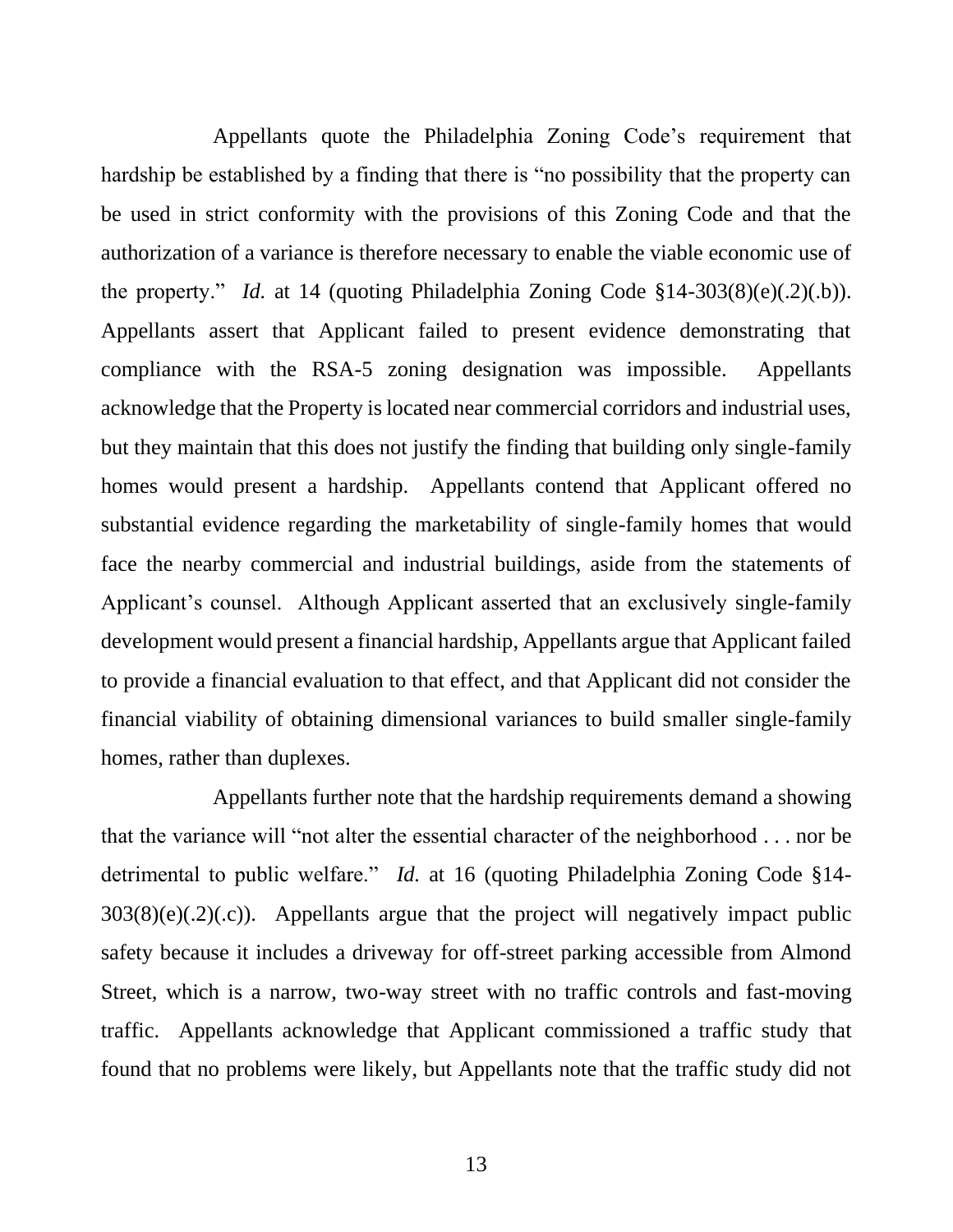consider pedestrian safety. Moreover, Appellants argue, the project would be detrimental to the single-family character of the neighborhood, because nowhere else in the neighborhood is there a block of duplex-style residences. *Id.* at 17.

With regard to their second issue on appeal, Appellants argue that the ZBA erred in concluding that the requested variance did not reflect the minimum necessary variance to afford Applicant relief. Appellants note that the Philadelphia Zoning Code contains an exception to the minimum lot size requirement that would allow Applicant to divide the Property into 31 single-family parcels. *Id.* at 18. Thus, Appellants argue, the minimum variance necessary to afford relief to Applicant was dimensional—building smaller single-family residences than otherwise would be permissible. This would allow Applicant to build the same number of units as Applicant's proposal, but without including any duplexes.

Finally, Appellants contend that the Philadelphia Zoning Code did not permit the ZBA to grant a variance to Applicant in light of the substantial amount of unpaid property taxes due on the Property. Appellants rely upon Philadelphia Zoning Code §14-303(15)(a)(.9), which states: "No special exception or variance shall be granted unless the person who owns the property for which the application is made has provided documentation satisfactory to the [ZBA] verifying that all of the person's taxes due on the subject property . . . are current or are subject to a payment agreement." (Appellants' Br. at 19.) Appellants acknowledge the relevant exception from that requirement:

> If the applicant attaches a purchase and sale agreement providing that the sale of the subject property . . . is contingent upon approval of the application . . . the [ZBA] may conditionally approve the application if it otherwise meets the criteria for approval, with a condition that the special exception or variance will be finally approved when L&I is provided with a copy of the [ZBA's] decision and

> > 14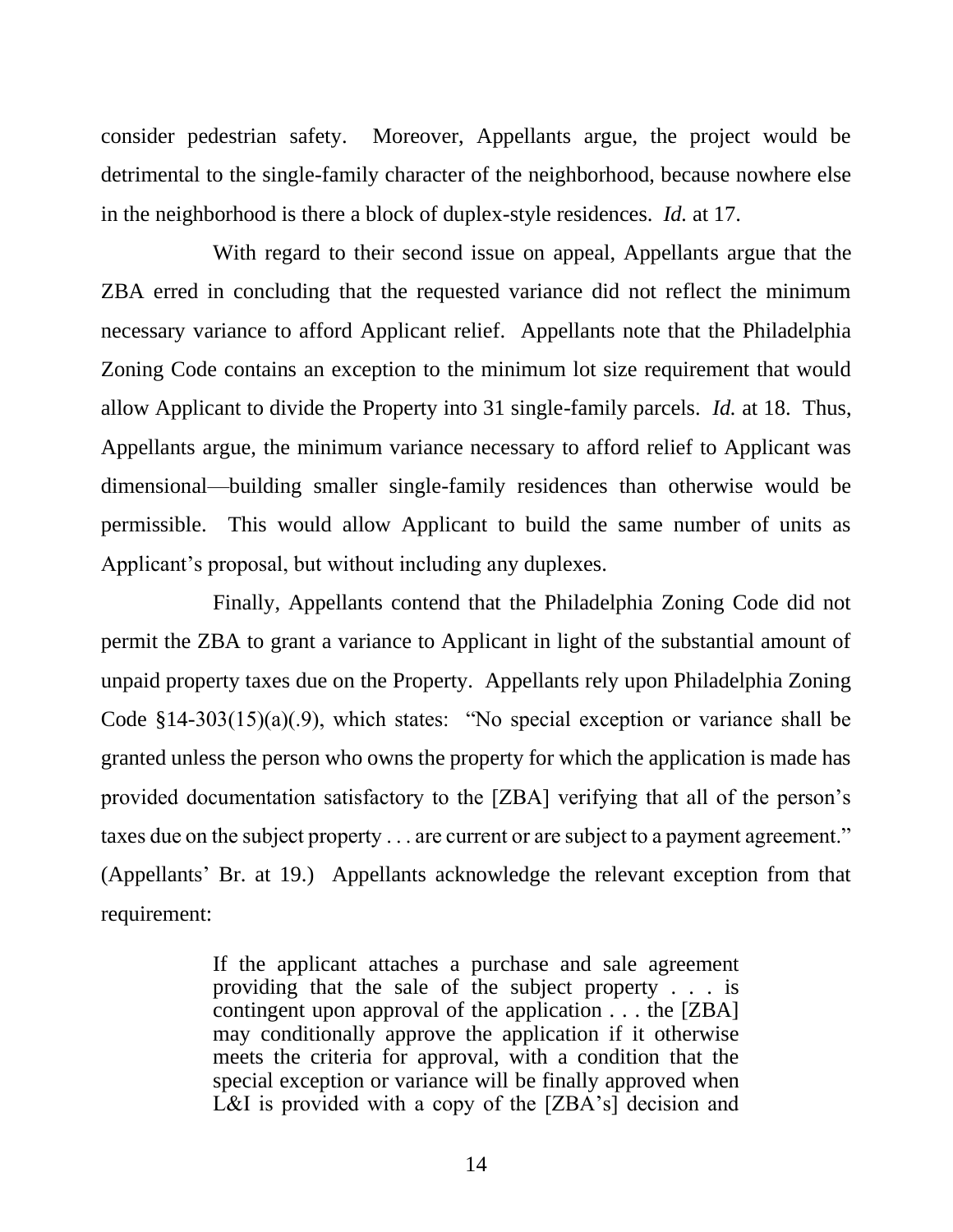documentation verifying that all the taxes due on the subject property are paid in full.

*Id.* (quoting Philadelphia Zoning Code §14-303(15)(a)(.9)(.d)). Appellants emphasize that the ZBA may grant a conditional approval in such circumstances. Contrary to this provision, Appellants assert, the ZBA granted Applicant an unconditional approval despite the unpaid taxes on the Property. In any event, Appellants assert that Applicant failed to provide the ZBA with the correct documentation to show that it obtained the necessary tax clearances.

Applicant contends that there was no error in the ZBA's decision, or in the trial court's affirmance of it. As to Appellants' challenge to the finding of hardship, Applicant asserts that Appellants merely dispute the ZBA's credibility determinations—a matter over which the ZBA is the sole judge. (Applicant's Br. at 17.) That is, Applicant asserts that it presented ample evidence of the hardship faced by the Property, and the ZBA credited that evidence. The hardship, Applicant argues, is derived from the Property's unique size, shape, and character. *Id.* at 18. Applicant contends that the Property is extremely large for a single-family zoned lot. The fact that it has three street frontages, as well, poses unique difficulties. Applicant notes that evidence of the hardship was presented in the form of Ohler's testimony, explaining that a by-right option would result in 16 single-family homes each 70 feet deep and over 20 feet wide, with a large amount of open space that would be out of context with the surrounding area, where residences are less than 20 feet wide and have an average of 25% open area. *Id.* at 19 (citing 12/12/2018 Hr'g Tr. at 23). Thus, Applicant contends, the size of the lot creates a unique situation where a subdivision into singlefamily homes would be extremely challenging. The fact that the Property has been vacant and blighted for decades, in Applicant's view, provides additional evidence that it is not developable under its existing zoning designation. *Id.* at 19-20.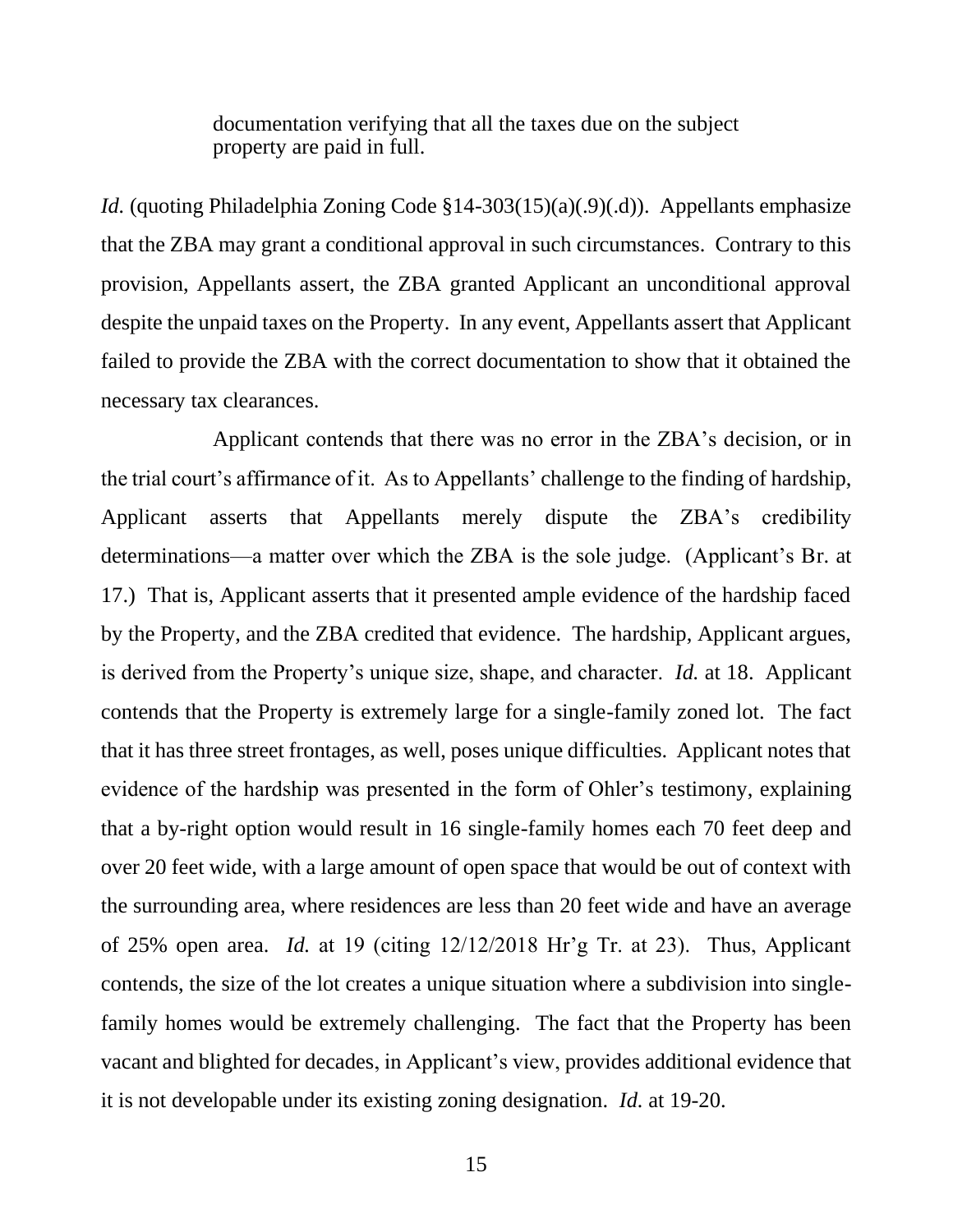Further, Applicant notes that under *Valley View*, 462 A.2d at 640, the use of adjacent and surrounding land is relevant to the determination of hardship. (Applicant's Br. at 20.) Here, Ohler's testimony established that the Property is immediately adjacent to a gym, which is on the Aramingo commercial corridor, that the Property is immediately adjacent to industrial uses on the Boston Street side, multifamily and commercial/light industrial uses on the Hagert Street side, and industrial and commercial buildings catty-corner from the Property. *Id.* (citing 12/12/2018 Hr'g Tr. at 9). An auto repair and body shop is nearby on Hagert Street, and many of the properties zoned for single-family residences are in fact used as multi-family residences. *Id.* at 21 (citing 12/12/2018 Hr'g Tr. at 11; ZBA FOF ¶31). Contrary to Appellants' suggestion, then, Applicant asserts that the surrounding area amply supports a project that includes multi-family residences. Stressing the substantial evidence standard, Applicant asserts that the ZBA's finding of hardship was supported by testimony from architects, the representative of the developer, and a real estate appraiser, as well as evidence in the form of site plans, photos, and financial analysis. The ZBA found Applicant's evidence credible, and Applicant argues that this determination should not be disturbed on appeal.

With regard to the minimum-necessary requirement, Applicant stresses the ZBA's conclusions of law recognizing that Applicant had revised the plans to comply with all applicable dimensional requirements, to reduce the number of units such that half of the project consisted of single-family residences, and that Applicant had made good faith efforts to engage with the community about the project. *Id.* at 24- 25 (citing COL ¶¶13-14). These efforts, Applicant notes, were amply documented in the record. The evidence also established, through Keith Casey's testimony, that any further reduction in the number of units would make the project financially unviable.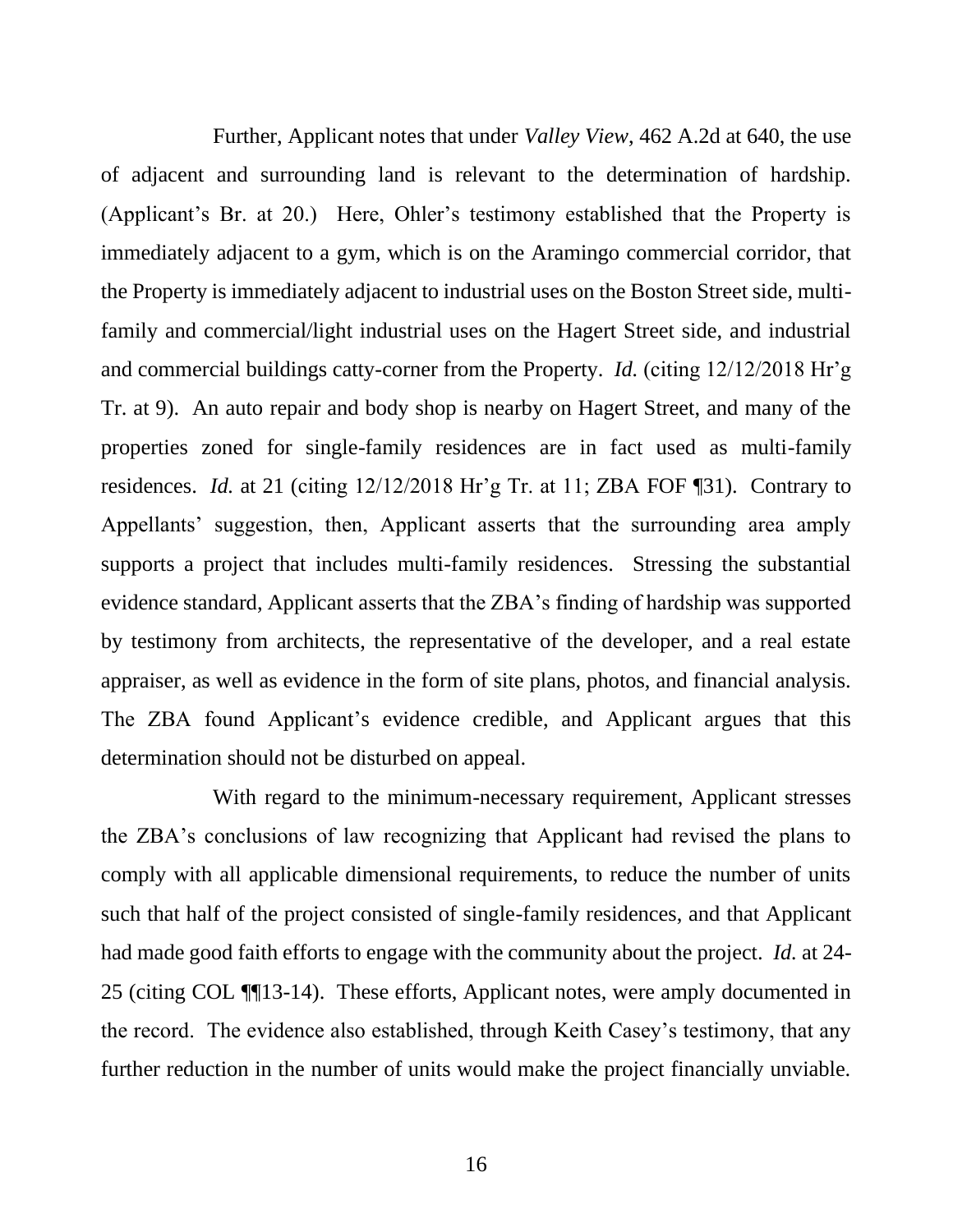Specifically, Casey testified that Applicant's proposal could be expected to result in a return on investment of approximately 3.1%, and any unit count below 31 would result in a loss. *Id.* at 26 (citing 2/6/2019 Hr'g Tr.; R.R. at 672a). This, in Applicant's view, demonstrates that not only did the Property present a hardship, but the variance allowing Applicant to build a certain number of residences as duplexes was the minimum variance necessary to afford relief from that hardship. Moreover, Applicant stresses that off-street parking is not required in the RSA-5 district, so if it was to build only single-family homes as Appellants suggest, it could do so without providing any parking spaces—magnifying the community's parking concerns. *Id.* at 27-28. Thus, Applicant's proposal, although necessitating a use variance, was even less disruptive than Appellants' alternative suggestion.

Applicant further contends that its proposal presented no concerns with public health, safety, and welfare. Applicant again emphasizes the other uses in the neighborhood, including auto repair and warehouse space, and contends that its proposal was more contextually appropriate than those uses. *Id.* at 28. The community had a specific concern with parking and traffic, and Applicant contends that it amply addressed these issues. Applicant again stresses that single-family residences are not required to have off-street parking at all, but Applicant sought to provide off-street parking for nearly all of the proposed units. *Id.* Applicant also presented a traffic study from Dynamic Traffic, which concluded that adding a driveway for the development on Almond Street would provide safe and efficient access to the roadway system. *Id.* at 29. Applicant notes that Appellants provided no evidence to the contrary. The ZBA, Applicant stresses, was entitled to credit its evidence regarding public health, safety, and welfare, including "considerations of traffic, light and air, public facilities, or the environment." *Id.* at 30 (quoting COL ¶15).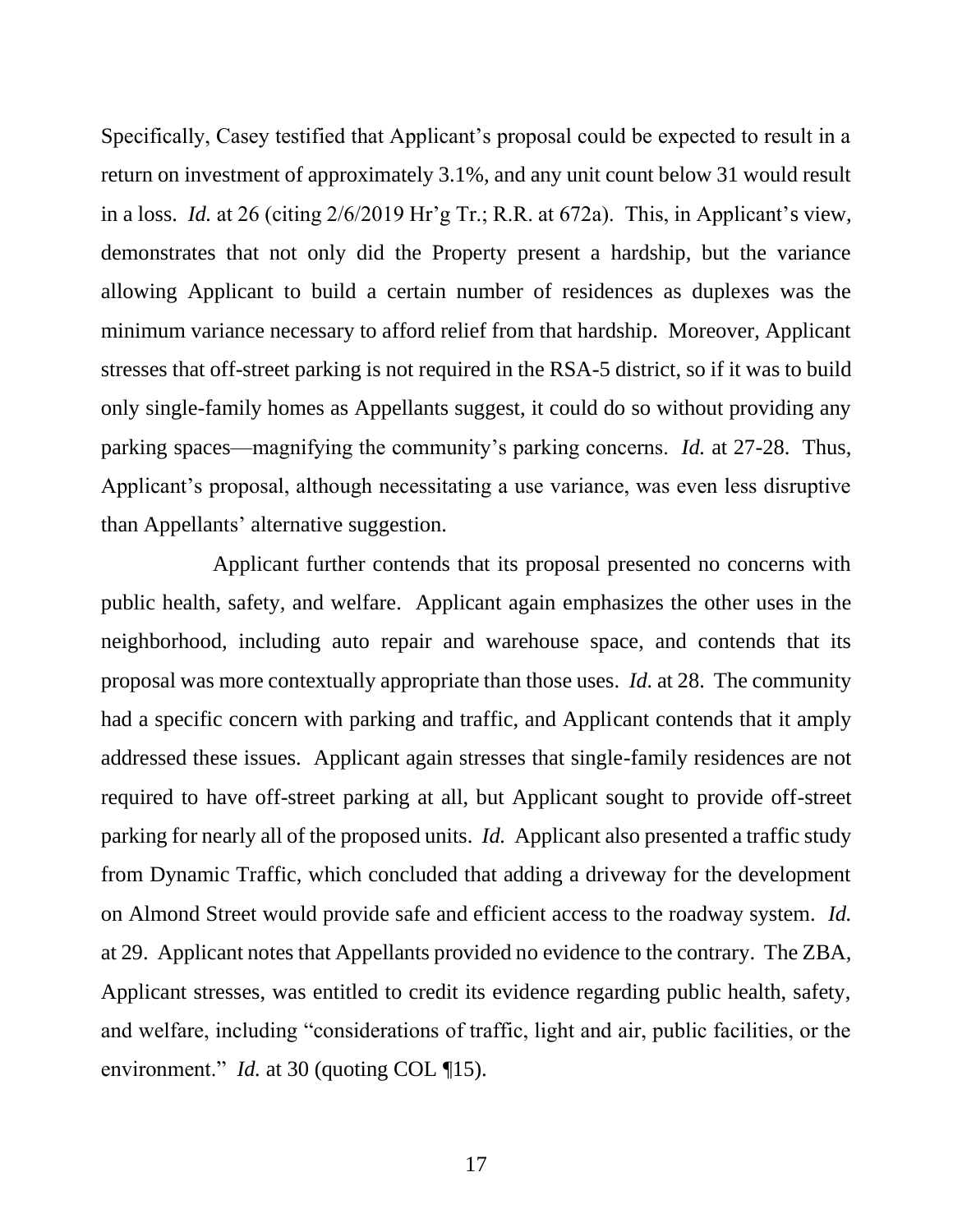Finally, Applicant contends that any unpaid property taxes posed no obstacle to its ability to obtain a variance. With regard to the Philadelphia Zoning Code's property tax requirement, and the exception thereto, Applicant acknowledges that the exception allows that the ZBA "may conditionally approve the application if it otherwise meets the criteria for approval." *Id.* at 31-32. Applicant argues that this does not indicate that the ZBA *must* include a conditional proviso to any approval. *Id.* at 32. Instead, Applicant suggests, "the attachment of a conditional approval is only applicable where the ZBA believes it is appropriate." *Id.* Here, the ZBA declined to make its approval conditional. Applicant pledges that any taxes will be paid before closing.

### **Discussion**

### **A. Unnecessary Hardship**

As noted above, the Philadelphia Zoning Code provides that unnecessary

hardship in the case of a use variance requires the following findings:

(.a) That there are unique physical circumstances or conditions (such as irregularity, narrowness, or shallowness of the lot size or shape, or exceptional topographical or other physical conditions) peculiar to the property, and that the unnecessary hardship is due to such conditions . . . ;

(.b) That because of those physical circumstances or conditions, there is no possibility that the property can be used in strict conformity with the provisions of this Zoning Code and that the authorization of a variance is therefore necessary to enable the viable economic use of the property; (.c) That the use variance . . . will not alter the essential character of the neighborhood or district in which the property is located, nor substantially or permanently impair the appropriate use or development of adjacent property, nor be detrimental to the public welfare; and

(.d) That the hardship cannot be cured by the grant of a dimensional variance.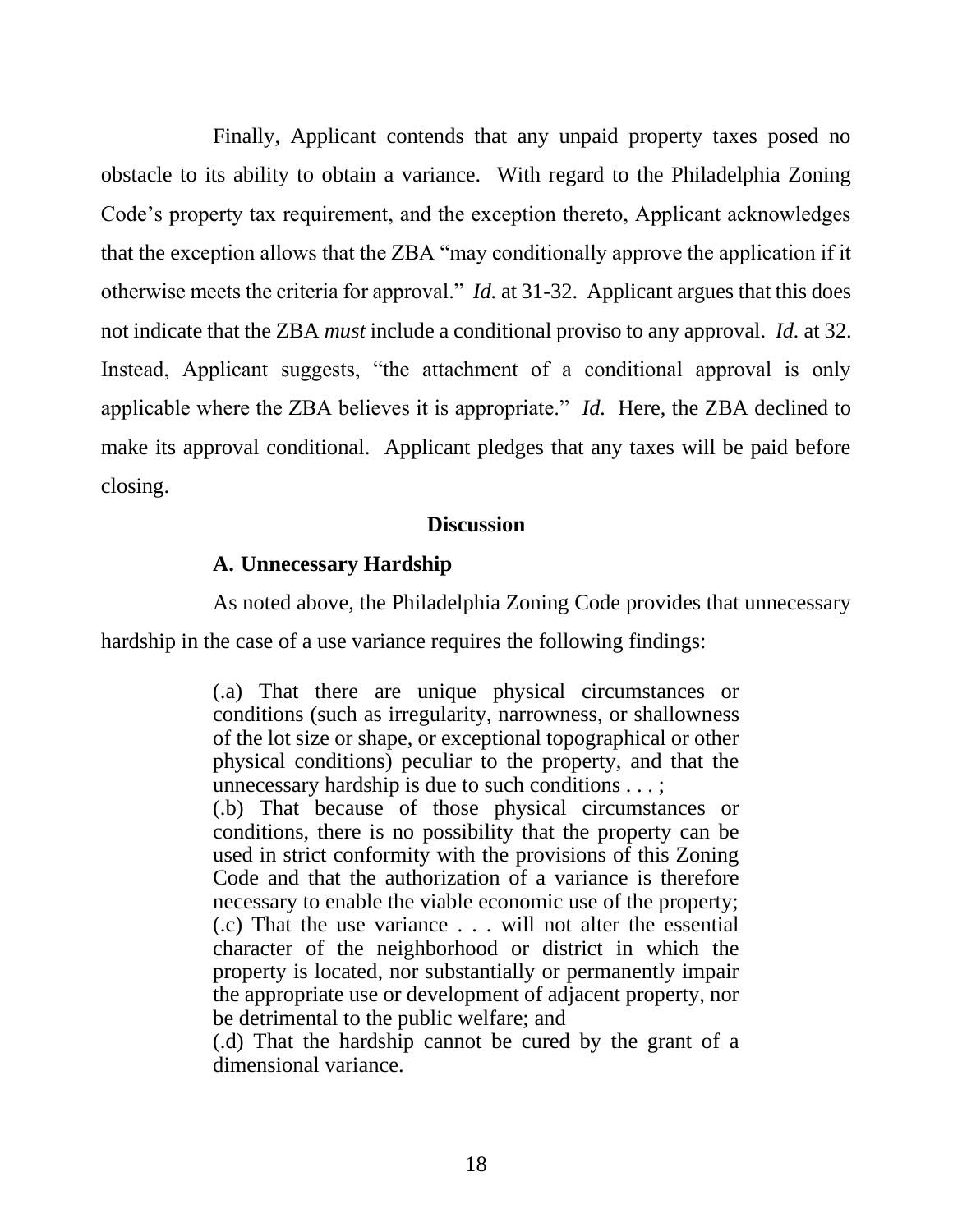Philadelphia Zoning Code §14-303(8)(e)(.2)(.a)-(.d).

Our Supreme Court has summarized that, in the context of use variances, "unnecessary hardship is established by evidence that: (1) the physical features of the property are such that it cannot be used for a permitted purpose; **or** (2) the property can be conformed for a permitted use only at a prohibitive expense; **or** (3) the property has no value for any purpose permitted by the zoning ordinance." *Marshall*, 97 A.3d at 329 (emphasis in original) (quoting *Hertzberg v. Zoning Board of Adjustment of the City of Pittsburgh*, 721 A.2d 43, 47 (Pa. 1998)). However, the Supreme Court has "repeatedly made clear that in establishing hardship, an applicant for a variance is *not required* to show that the property at issue is valueless without the variance or that the property cannot be used for any permitted purpose." *Id.* at 330 (emphasis in original). Indeed, the Supreme Court has repeatedly reversed decisions of this Court for requiring a showing of impossibility of compliance or valuelessness to demonstrate hardship. *Id.* (citing, *inter alia*, *Hertzberg*; *Valley View*). A showing of valuelessness, for instance, "is but one way to reach a finding of unnecessary hardship; it is not the only factor nor the conclusive factor in resolving a variance request." *Id.* (quoting *Hertzberg*, 721 A.2d at 48). Rather, "multiple factors are to be taken into account" in assessing the presence of unnecessary hardship. *Id.*

On the other hand, although valuelessness is not a required showing, "[m]ere economic hardship will not of itself justify a grant of a variance." *Id.* (quoting *Wilson v. Plumstead Township Zoning Hearing Board*, 936 A.2d 1061, 1069 (Pa. 2007)). "[E]conomic factors are relevant," the Supreme Court has held, "albeit not determinative, in a variance assessment." *Id.* at 331. Moreover, as Applicant emphasizes, the Supreme Court has stated that, "[i]n evaluating hardship the use of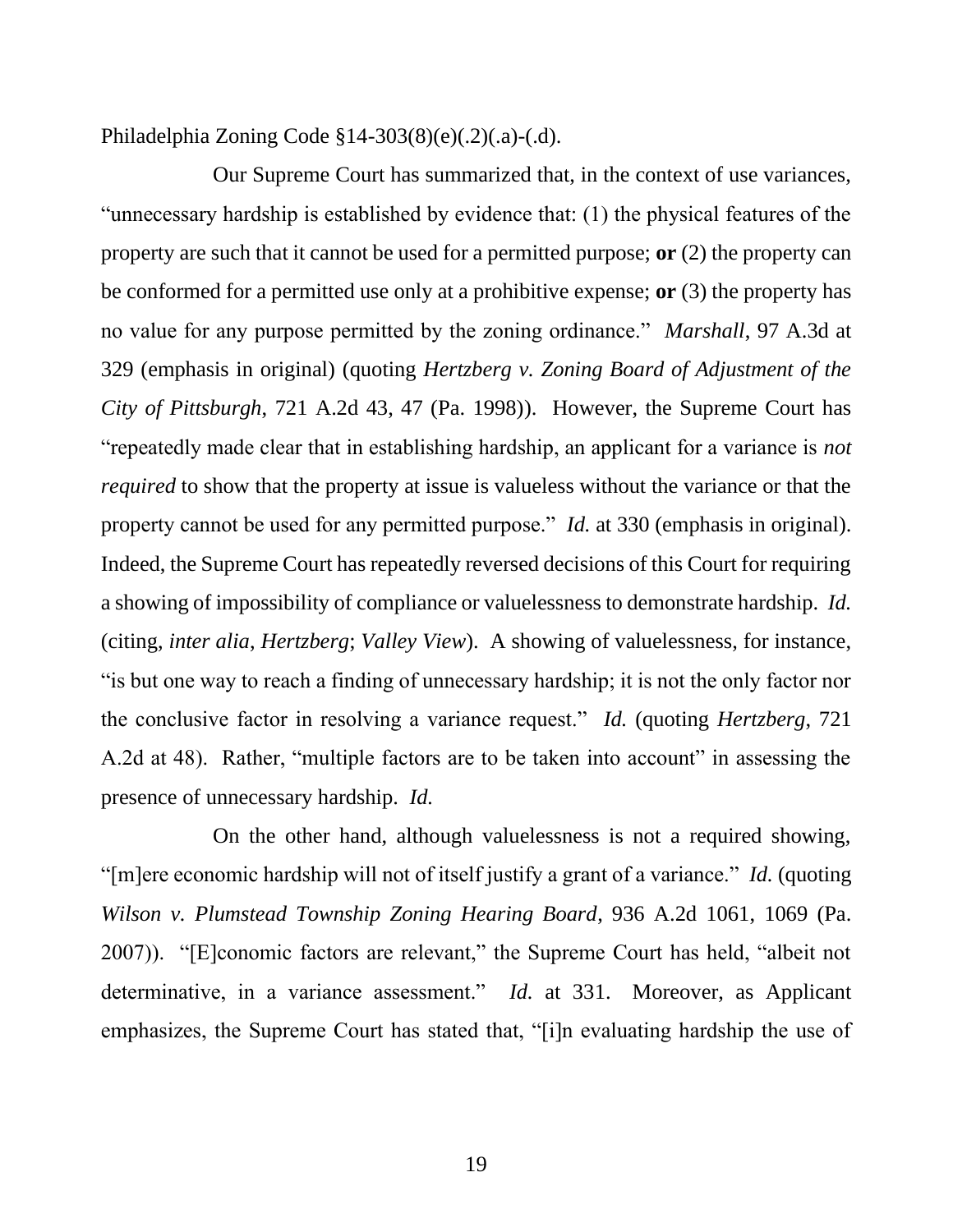adjacent and surrounding land is unquestionably relevant." *Valley View*, 462 A.2d at 640.

Applicant presented evidence that satisfies the criteria for a finding of unnecessary hardship. In assessing that evidence, we must bear in mind that our review is limited to a determination of whether Applicant provided substantial evidence relevant evidence which a reasonable mind would accept as adequate to support the conclusion reached—and that the ZBA was the sole judge of the credibility of that evidence and the weight to be afforded thereto.

With regard to the "unique physical circumstances or conditions ... peculiar to the property," Philadelphia Zoning Code  $§14-$ 303(8)(e)(.2)(.a), Applicant presented the testimony of its architect, Rustin Ohler:

> Q: And with the – given the dimensions of the lot, is it not correct that we would basically – you would have two options if you were to create a by[-]right plan with no parking and that would be to either subdivide the lot basically down the middle from Almond Street away and have lots facing on Hagert and lots facing on Boston. They would be approximately, what, 70-something feet deep?

A: Correct.

Q: And they would then be approximately 20 feet wide?

A: Correct.

Q: And how many of those would we have? How many of those parcels would we have?

A: I don't know.

Q: If I told you it was 16, would that sound reasonable?

A: From memory, I thought it was 17.

Q: And that would be what the minimum lot size requirement? 1,440?

A: Of 1,140, yes.

Q: The other option would obviously be single lots that would run street to street, but they would be very large lots. They would have a minimum lot width of 16 feet, is that correct?

A: Correct.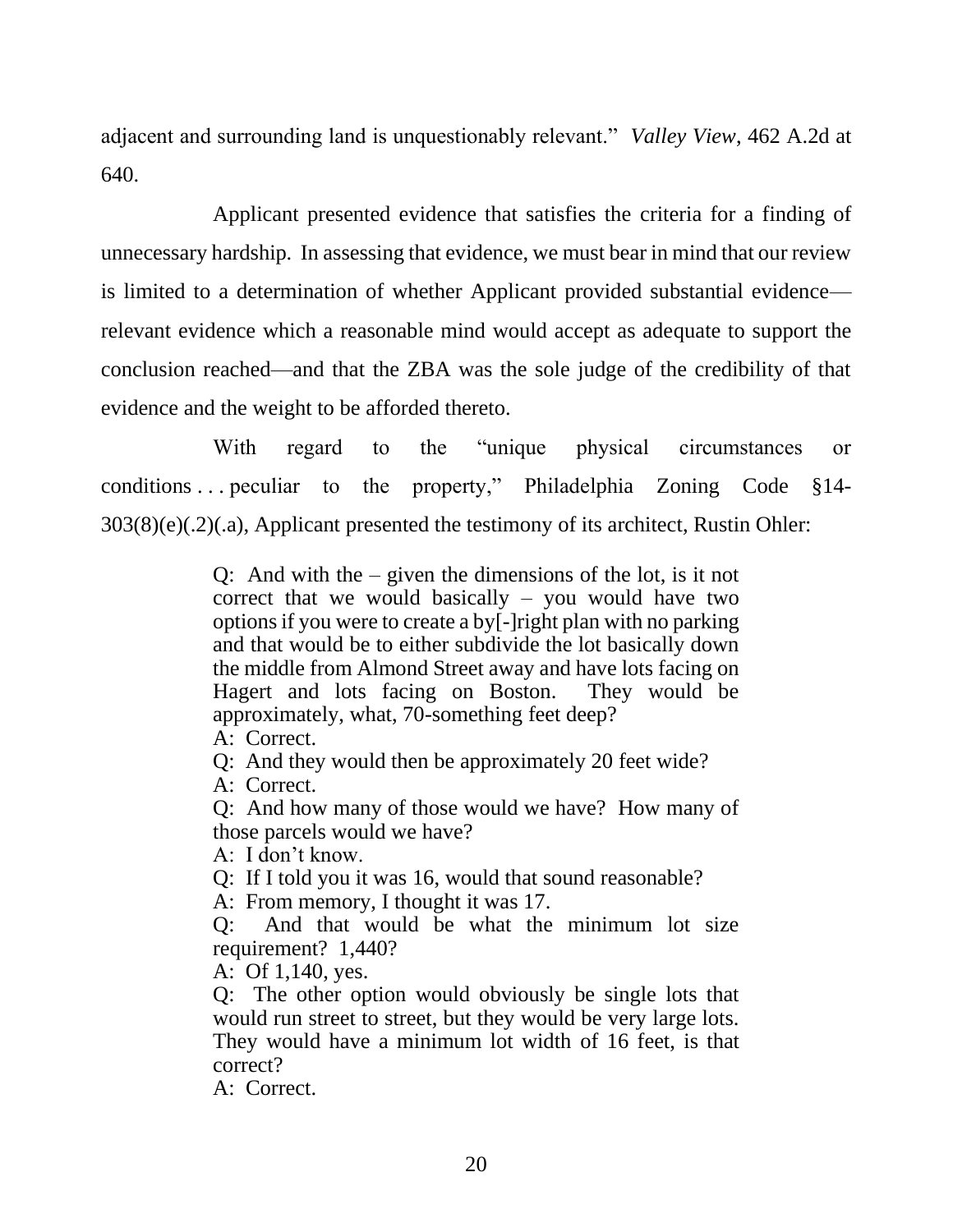(12/12/2018 Hr'g Tr. at 22-23; R.R. at 31a-32a.) In his closing argument, Attorney Orphanides explained that these dimensional issues created an unnecessary hardship:

> The lot, it may be square or a rectangle but it's an odd size in its dimensions. It's too long to run a lot street to street. And then if you cut it in half down the middle, then you end up with very wide lots, 20 feet – it's  $140$ -something feet from Almond to Boston. So you end up with 70-something feet by 20-something feet, very odd shaped lots compared to everything around it. If you look at the zoning maps which have the parcel map overlaid on it, it becomes a very odd animal for that area if we're going to do it buy [sic] right.

# $(2/6/2019 \text{ Hr}^{\circ} \text{g Tr.};^5 \text{R.R. at } 705 \text{a} - 06 \text{a.})$

Applicant thus provided testimony via Ohler from which the ZBA could conclude that "the size of [the lot] and the dimensions of it do not allow it to be broken up necessarily in a way that would promote also providing off street parking and still making it viable." (FOF ¶35 (quoting 12/12/2018 Hr'g Tr. at 128); *see also* COL ¶10 (finding sufficient hardship because "[t]he Property is a large consolidated lot with three street frontages"); Trial Ct. Op. at 9 (agreeing that "the physical shape, size and character of the . . . Property qualifies as a unique hardship").) Moreover, to the extent that the size and dimensions of the lot gave rise to an unnecessary hardship, the hardship was not self-created, because those features existed prior to Applicant's plan to acquire and develop the Property.

Applicant, moreover, presented ample, uncontradicted evidence concerning the use of adjacent and surrounding properties, which included commercial, industrial, single-family residential, and multi-family residential uses. (12/12/2018 Hr'g Tr. at 8-12, 32-34; R.R. at 17a-21a, 41a-43a.) Such evidence of "adjacent and

 $<sup>5</sup>$  The transcript of the February 6, 2019 hearing is unpaginated.</sup>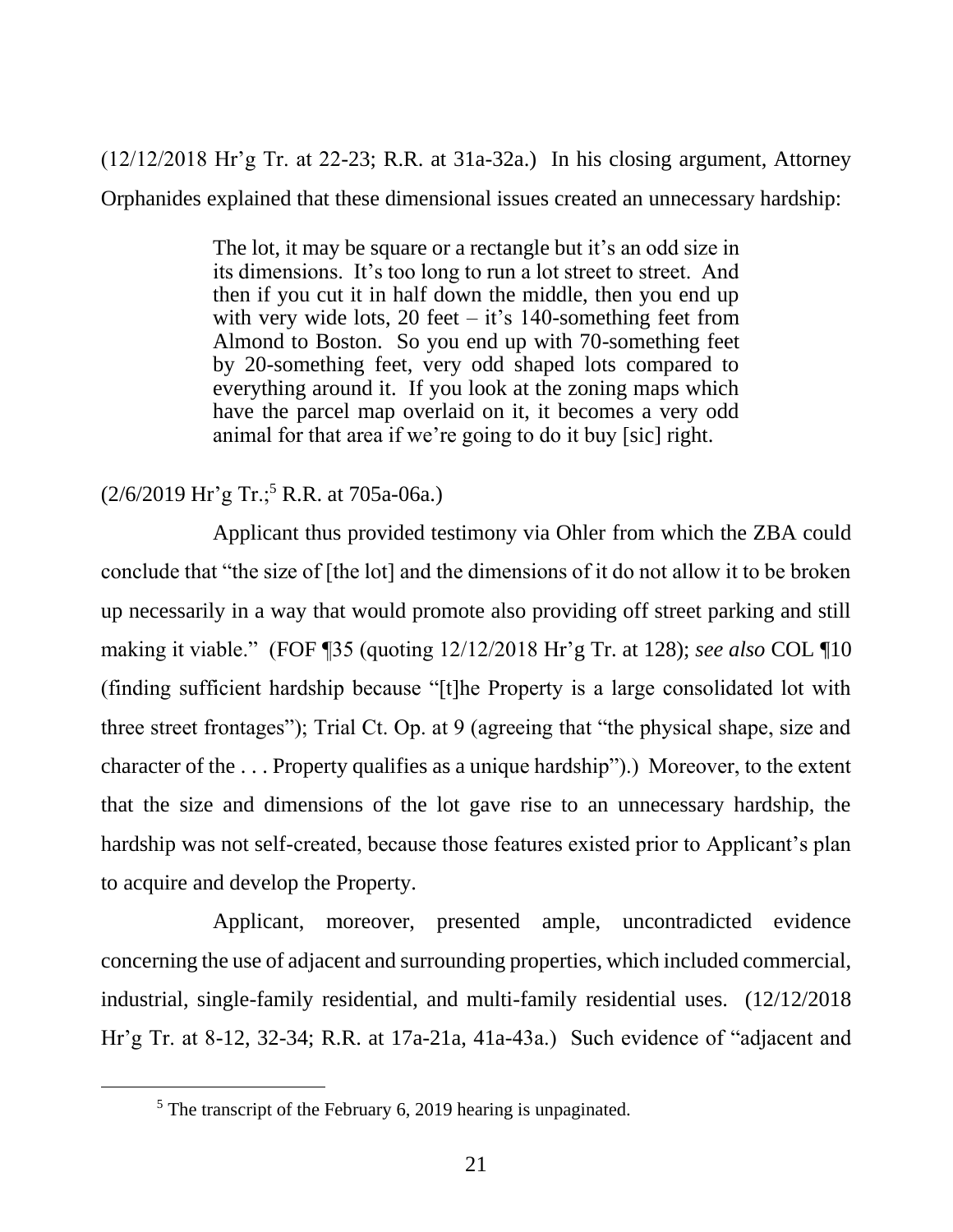surrounding land is unquestionably relevant" to a determination of hardship, *Valley View*, 462 A.2d at 640, and it is evidence from which the ZBA reasonably could conclude that Applicant's proposed project would "not alter the essential character of the neighborhood or district in which the property is located." Philadelphia Zoning Code §14-303(8)(e)(.2)(.c). Applicant presented evidence, through Casey's testimony, that it already had substantially reduced the size and scope of the proposed project, to the point where it expected a return on investment of approximately 3.1%, and that further reduction would make the project economically unviable. (2/6/2019 Hr'g Tr.; R.R. at 668a-73a.) Such "economic factors are relevant, albeit not determinative" of hardship, *Marshall*, 97 A.3d at 331, and this served as evidence from which the ZBA could conclude that the Property could not "be used in strict conformity with the provisions of this Zoning Code and that the authorization of a variance is therefore necessary *to enable the viable economic use* of the property." Philadelphia Zoning Code §14-303(8)(e)(.2)(.b) (emphasis added). Applicant's reduction of the size and scope of the project also allowed it to avoid any violation of dimensional requirements, and, thus, "the hardship [could not] be cured by the grant of a dimensional variance." *Id.* §14-303(8)(e)(.2)(.d).

Applicant accordingly presented evidence that a reasonable mind could accept as adequate to support the conclusion—substantial evidence—that strict compliance with the Property's RSA-5 zoning designation presented an unnecessary hardship for purposes of the Philadelphia Zoning Code. The ZBA clearly credited Applicant's evidence, as was its prerogative, and Appellants have presented no basis upon which to disturb the ZBA's fact-finding and credibility determinations. Although it is something of a lesser focus of Appellants' argument, the same goes for the ZBA's determinations that the project would not be detrimental to the public welfare.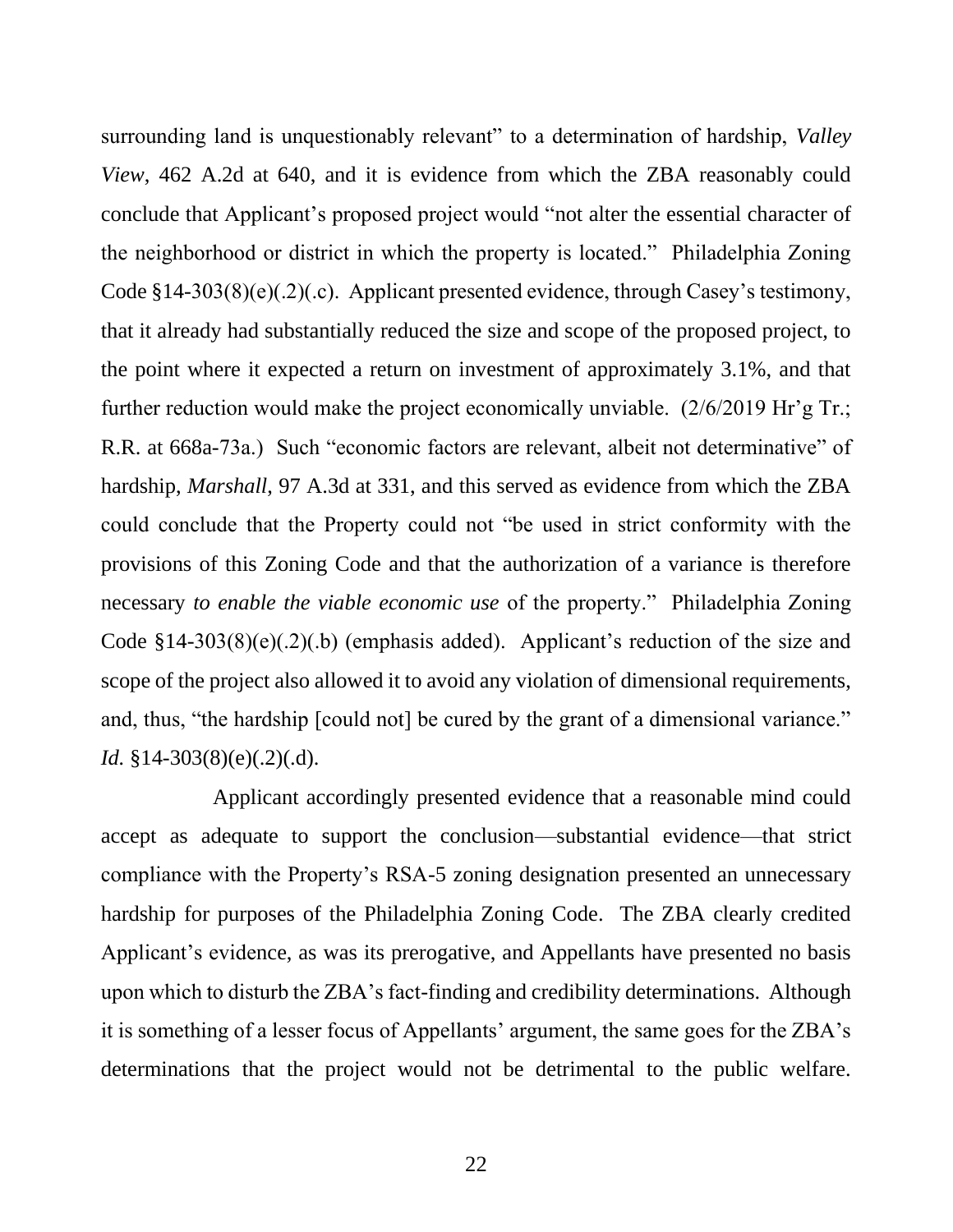Appellants primarily express concern with traffic, however, the ZBA was entitled to credit Applicant's Traffic Assessment Report which indicated no safety problems, as well as Ohler's testimony that the project "opened ingress and egress and visibility at the Property driveway, allowing adequate space for the current traffic patterns nearby." (FOF ¶20.) It is worth noting, moreover, that Appellants now suggest that Applicant could have proposed the erection of 31 small single-family residences on the Property, which would not allow for any off-street parking—a proposal that, common sense dictates, would seem likely to *increase* Appellants' concern with traffic and congestion.

In sum, given the ample evidence presented, we find no error or abuse of discretion in the ZBA's finding of unnecessary hardship, nor in the trial court's affirmance thereof.

#### **B. Minimum Necessary Variance**

Many of the same factors discussed above also demonstrate that there was substantial evidence supporting the ZBA's determination that the variance requested was the minimum necessary to afford relief. The ZBA made several conclusions of law concerning this factor—that "roughly half of the project will be single-family dwelling use as permitted in the RSA-5 zoning district, that Applicant revised plans multiple times to comply with all applicable dimensional requirement[s] and to reduce density in number and type of units," and that Applicant "undertook extensive and lengthy project planning and good faith community engagement efforts to resolve neighbors' current and future concerns with the proposal, despite ORCA's ultimate opposition." (COL ¶¶13-14.)

This Court has recently discussed the application of the minimumnecessary requirement as it concerns use variances. *See In re Ridge Park Civic Association*, 240 A.3d 1029, 1033-38 (Pa. Cmwlth. 2020). This minimum-necessary

23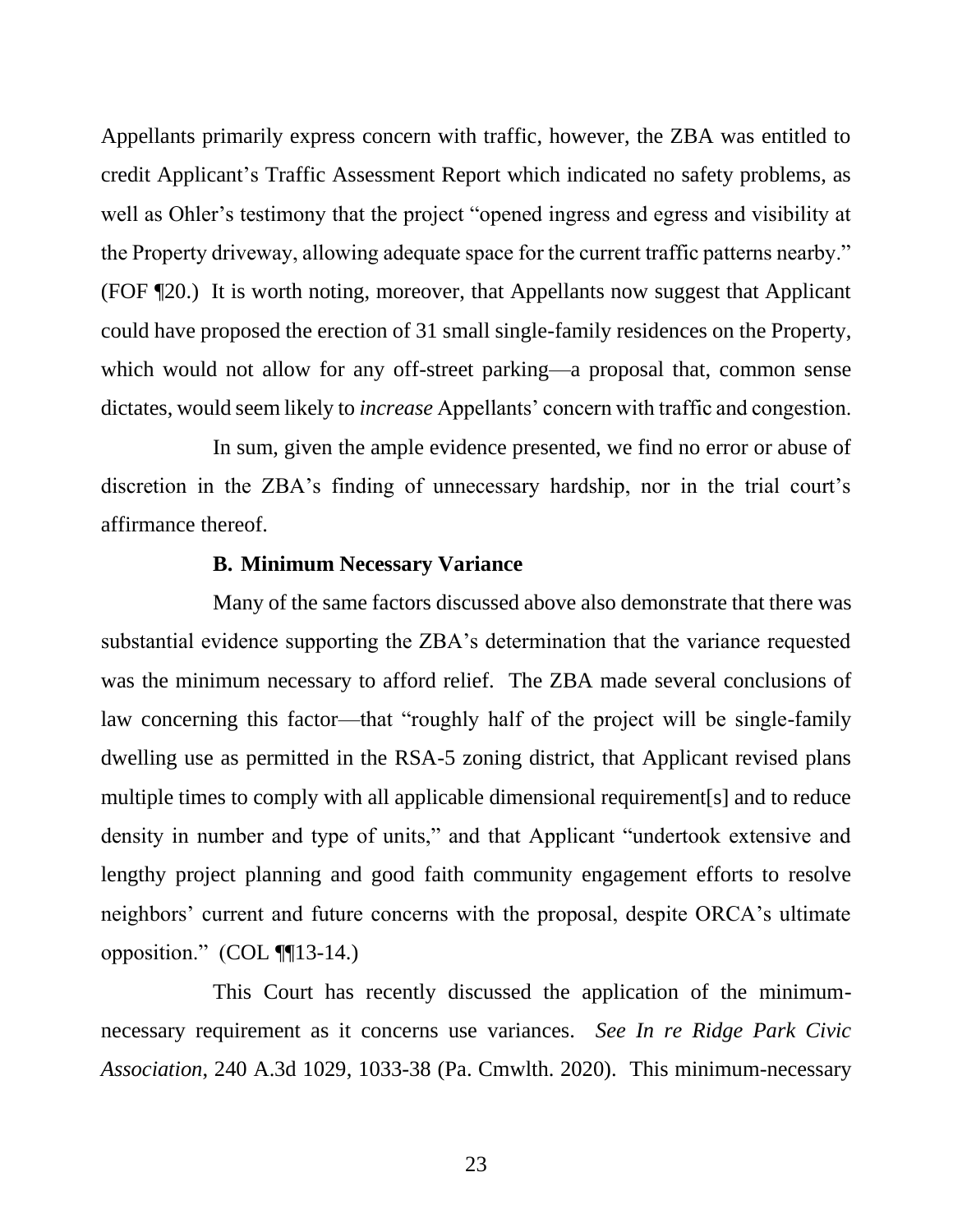requirement "applies to use variances despite the fact that, generally, 'a use variance marks a qualitative rather than a quantitative departure from an existing ordinance' and 'a minimum variance is [more] difficult to assess in use variance cases [than in] dimensional variance cases[.]'" *Id.* at 1033 (quoting *Paganico v. Zoning Hearing Board of the Municipality of Penn Hills*, 227 A.3d 949, 954-55 (Pa. Cmwlth. 2020)). That is, the "minimum variance criterion is more readily and practically applicable to quantifiable restrictions, such as dimensional requirements (*i.e.*, distance or size), rather than those that are not quantifiable, as are most use restrictions (*i.e.*, types of development)." *Id.* at 1033-34. As it concerns use variances, we noted that, once it is established that use of the property in strict conformance with the governing ordinance is unachievable, the minimum-necessary variance requirement can be satisfied "by showing that of all the viable alternatives, the proposed use is the least departure from the terms of the ordinance, or the most similar to the uses in the surrounding neighborhood." *Id. Ridge Park Civic Association*, moreover, further entailed a determination as to the number of residential units necessary to build given the cost of development in an area that presented technical challenges. "In other words," we noted, "the inquiry required resolution of the factual issue of a reasonable profit and the minimum number of units necessary for it to be economically feasible to proceed." *Id.* at 1035.

As discussed above, the evidence produced before the ZBA thoroughly addressed the inability to develop the Property in strict conformance with the Zoning Ordinance, and Applicant provided evidence demonstrating both that its proposal reflected the least possible departure from the Zoning Ordinance and that the development would be in conformity with the surrounding neighborhood. As noted above, uncontradicted evidence established that the use of adjacent and surrounding

24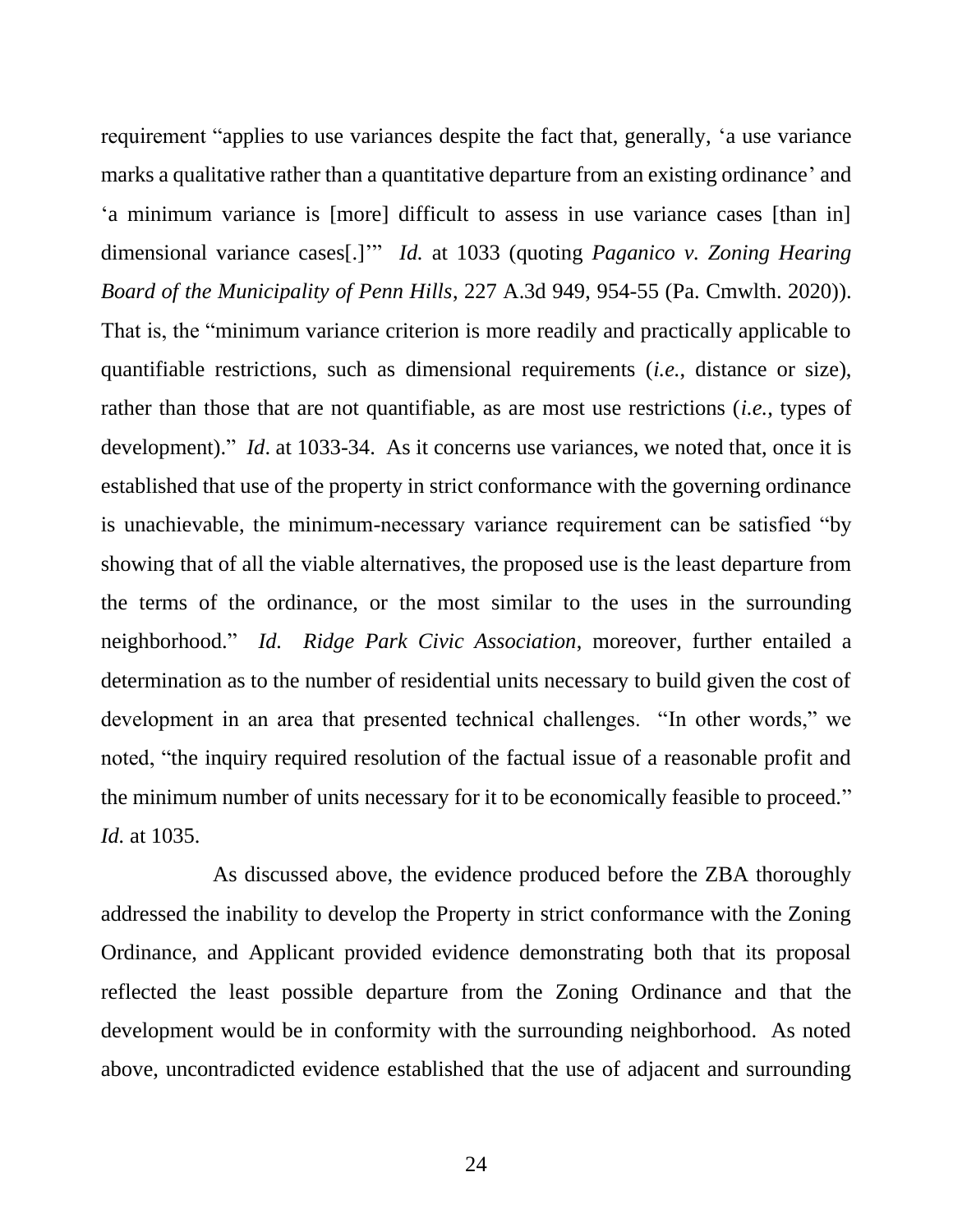properties included commercial, industrial, single-family residential, and multi-family residential uses. (12/12/2018 Hr'g Tr. at 8-12, 32-34; R.R. at 17a-21a, 41a-43a.) The fact that Applicant already had significantly reduced the size and scope of the project lends support to the ZBA's determination that the variance sought was the minimum necessary. Casey's above-referenced testimony regarding economic viability provides significant further support, inasmuch as he specifically testified that additional reduction in the project and the number of units sought to be built would make the project economically unviable. (2/6/2019 Hr'g Tr.; R.R. at 668a (Casey describing the reduction in the scale of the project and testifying that "anything under that really . . . just does not financially work").) Thus, Applicant provided evidence addressed to the "factual issue of a reasonable profit and the minimum number of units necessary for it to be economically feasible to proceed." *Ridge Park Civic Association*, 240 A.3d at 1035. This evidence, which the ZBA was free to accept, supports the ZBA's determination that it provided the minimum variance necessary to afford Applicant relief from the hardship presented by the Property's zoning designation.

Accordingly, we find no error in the ZBA's determination as to the minimum-necessary variance requirement, nor in the trial court's affirmance thereof.

### **C. Unpaid Property Taxes**

Appellants' third issue, however, is problematic for Applicant. Applicant does not dispute that there were property taxes due on the Property at the time of the hearings; rather, the parties differ over the interpretation of the relevant provision of the Zoning Code. For clarity, it is worth setting forth this language in its entirety:

> (.9) No special exception or variance shall be granted unless the person who owns the property for which the application is made has provided documentation satisfactory to the [ZBA] verifying that all of the person's taxes due on the subject property pursuant to Title 19 of The Philadelphia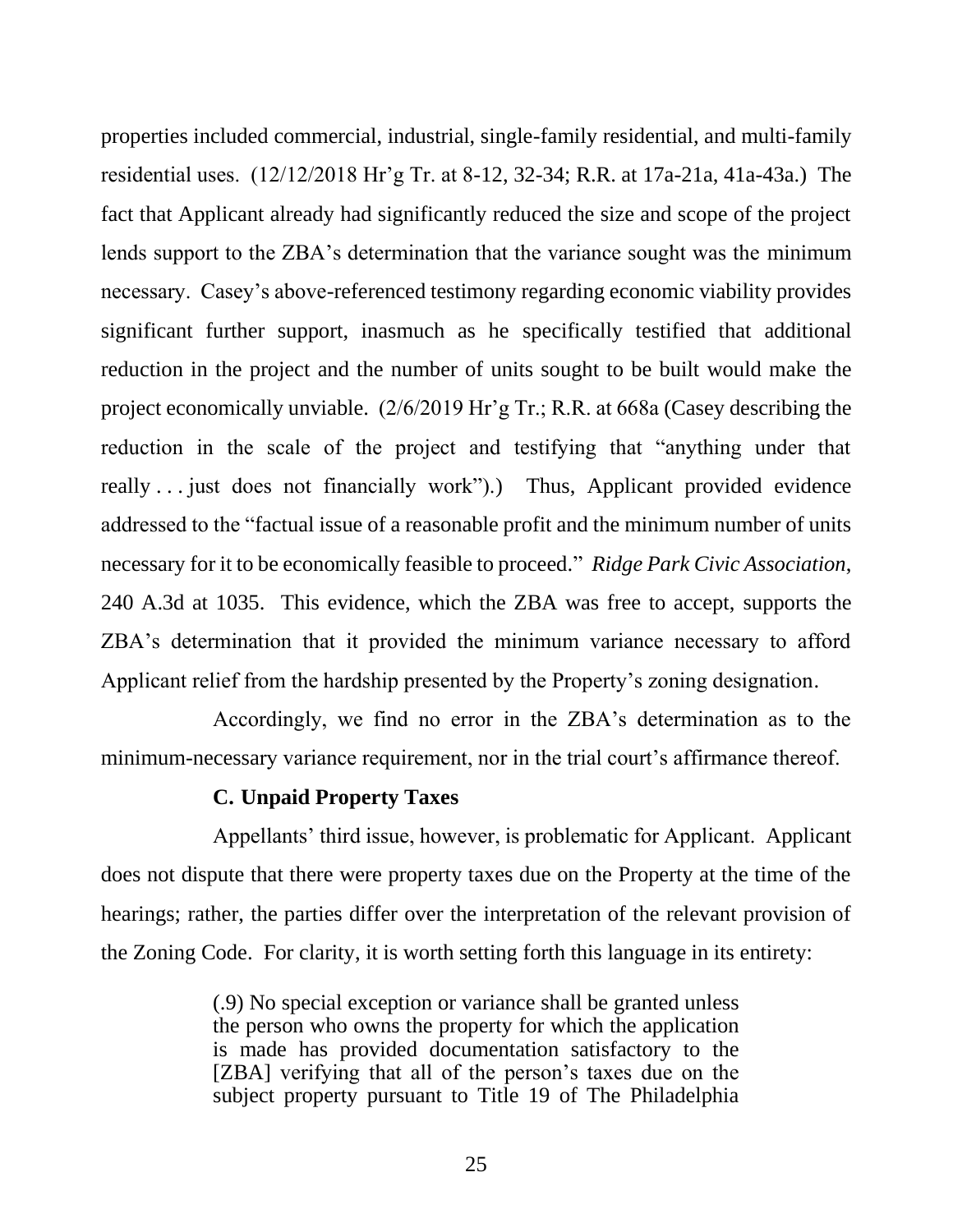Code are current or are subject to a payment agreement; or produces evidence that denial of the application will result in an unconstitutional taking of the property for which it is sought. The following exceptions shall apply:

\* \* \*

(.d) If the applicant attaches a purchase and sale agreement providing that the sale of the subject property to the applicant is contingent upon approval of the application, together with an authorization for the application by the current owner of the subject property, *the [ZBA] may conditionally approve the application if it otherwise meets the criteria for approval, with a condition that the special exception or variance will be finally approved when L&I is provided with a copy of the [ZBA's] decision and documentation verifying that all of the taxes due on the subject property are paid in full*.

Philadelphia Zoning Code §14-303(15)(a)(.9)(.d) (emphasis added).

The parties do not dispute that the acquisition of the Property was contingent upon approval of the requested variance, or that Applicant attached the agreement as required. The dispute, rather, is over the use of the word "may" in the relevant exception. Appellants argue that, if property taxes are unpaid, the ZBA's approval must be conditioned upon payment of the taxes. Applicant argues that the word "may" means that the application of the exception is discretionary, and the ZBA is authorized to choose whether to provide a conditional or a final approval.

Applicant's interpretation of this language is unreasonable. It would be absurd for the Zoning Code to specifically articulate the circumstances under which the ZBA may approve a variance with respect to property with unpaid taxes, yet provide the ZBA with unbridled discretion to ignore the Zoning Code. The language at issue is an *exception* from a general rule that no variance "shall be granted" unless the taxes due on the property are current or subject to a payment agreement. That exception states that, if the requirements are met, the ZBA "may conditionally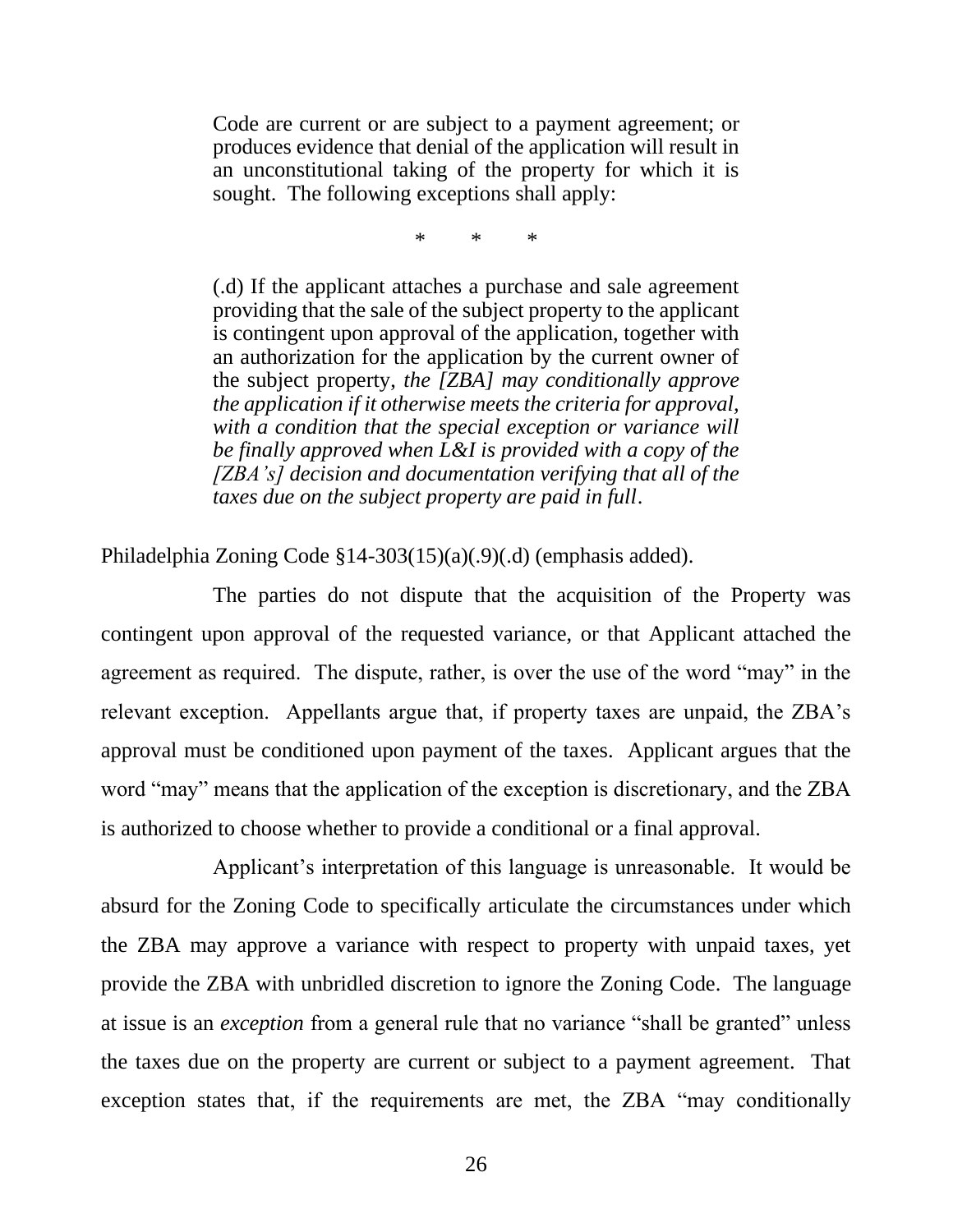approve" the application. The exception then goes on to address the circumstances under which the "variance will be finally approved," *i.e.*, when L&I receives documentation that the taxes have been paid. Despite the clarity of this language, Applicant curiously suggests that the use of "may" in this section means that the ZBA simply may skip the conditional-approval step and proceed directly to a final approval, if it so chooses. This is simply an untenable reading of the language of the Zoning Code.

Appellants' counsel made her objections based on the tax status of the Property amply clear at both hearings, and the parties and the ZBA thoroughly discussed the relevant language of the Zoning Code. (12/12/2018 Hr'g Tr. at 50-58; R.R. at 59a-67a; 2/6/2019 Hr'g Tr.; R.R. at 700a-02a.) Yet, the ZBA did not address this concern in its Findings of Fact or Conclusions of Law. Furthermore, even though Appellants raised the matter in their Pa.R.A.P. 1925(b) statement, which the trial court quoted in its Rule 1925(a) opinion, the trial court did not address the issue either.

Given that it is undisputed that there are outstanding property taxes due on the subject Property, that section 14-303(15)(a)(.9) of the Zoning Code plainly states that a variance shall not be granted in such a circumstance, and that Applicant's contention regarding the exemption to that provision is untenable, it is clear that Appellants have advanced a meritorious challenge to the ZBA's decision in this regard. Moreover, because Appellants clearly raised this issue at each step of the proceedings, we find that the ZBA and the trial court erred in failing to address Appellants' argument.

As such, although we have found no error in the ZBA's determinations with regard to Applicant's demonstration of unnecessary hardship and that it requested the minimum necessary variance to afford it relief, we must vacate the trial court's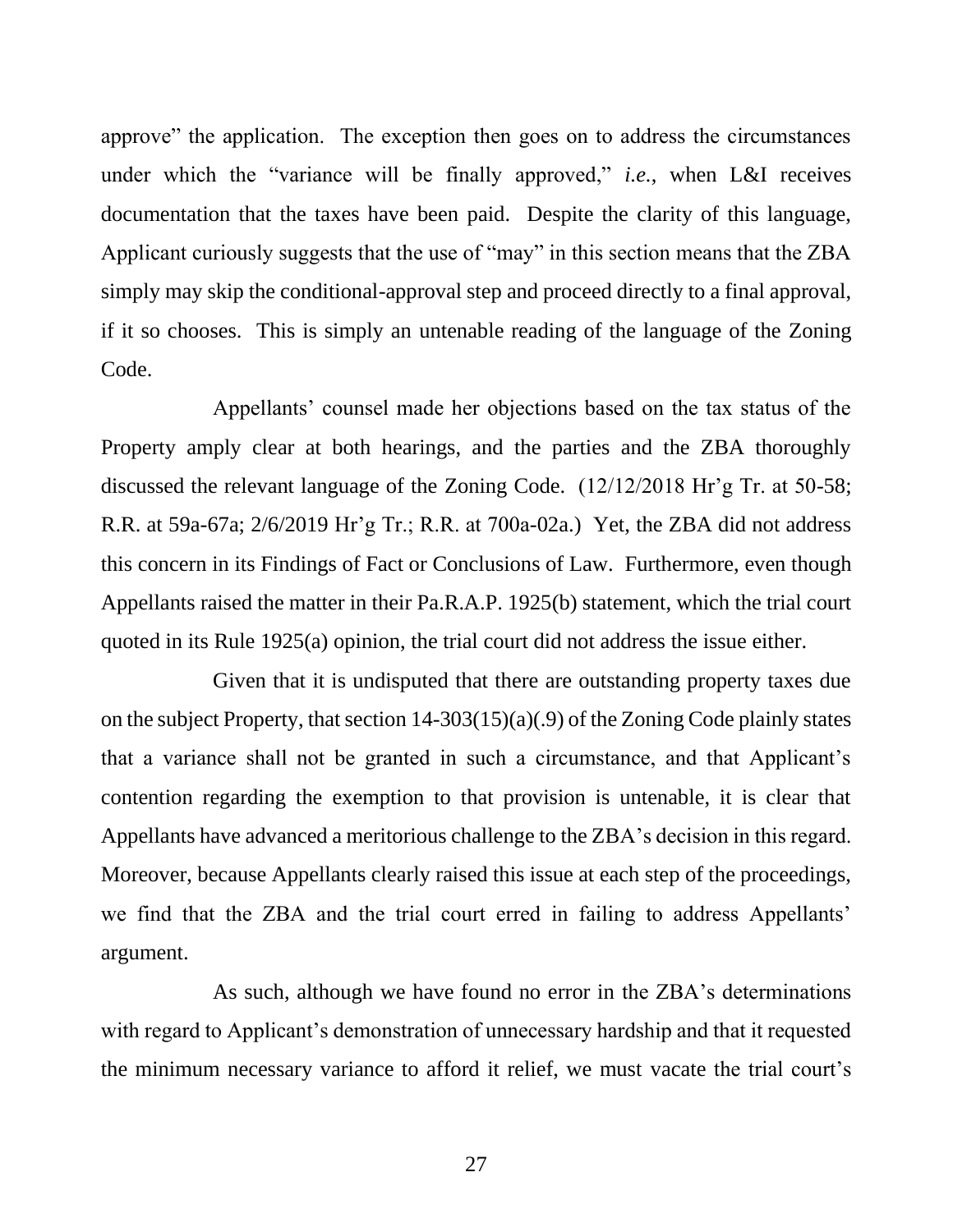order to the extent that Applicant failed to establish that it was entitled to a variance absent payment of the taxes due on the subject Property.

The order of the trial court is affirmed in part and vacated in part, and the matter is remanded to the trial court to remand to the ZBA to address the issue relating to unpaid taxes.

> \_\_\_\_\_\_\_\_\_\_\_\_\_\_\_\_\_\_\_\_\_\_\_\_\_\_\_\_\_\_\_\_ PATRICIA A. McCULLOUGH, Judge